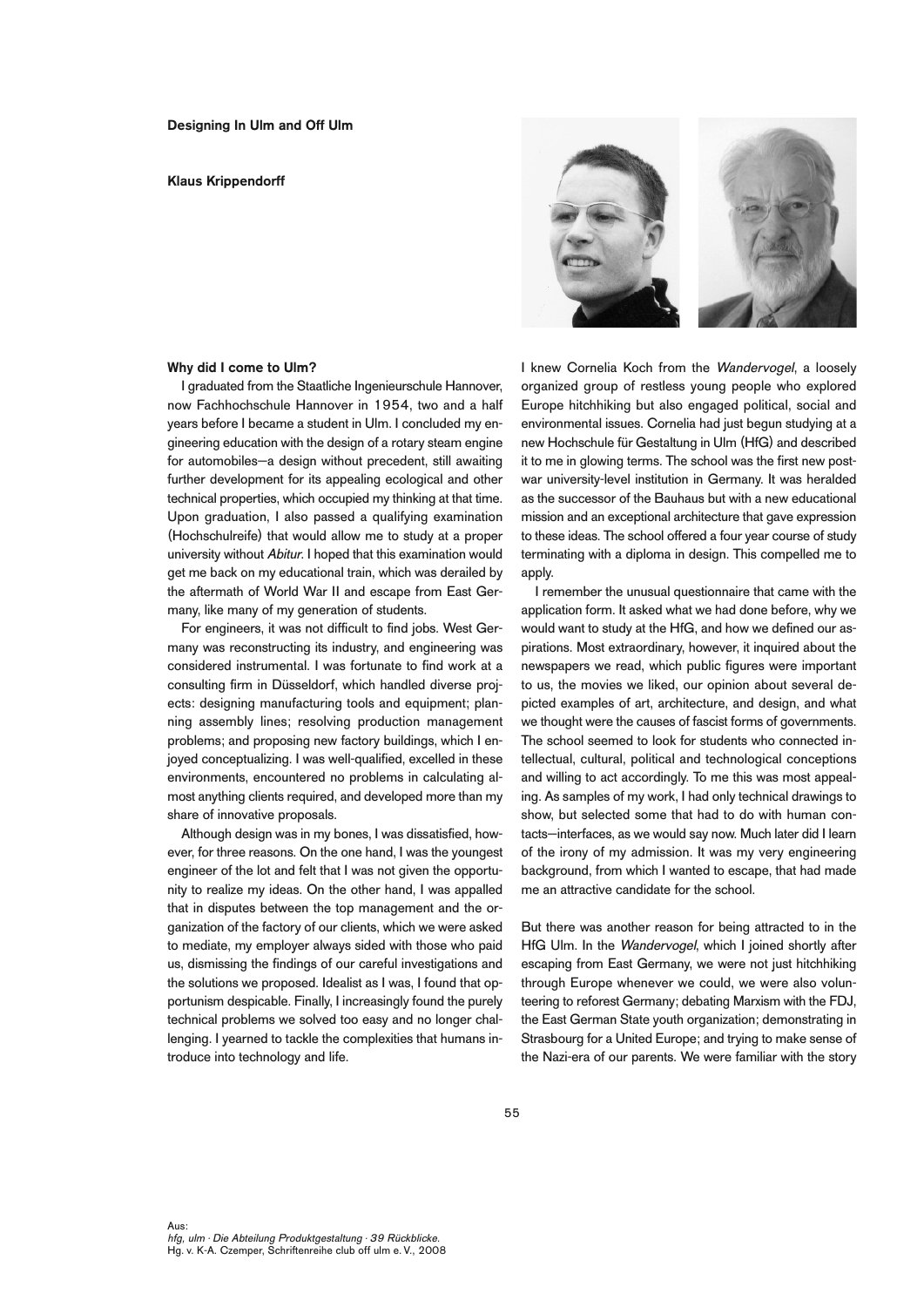of the White Rose, <sup>1</sup> a group of students who were executed by the Nazis in 1943 for producing and distributing anti-Nazi leaflets. We knew that Hans Scholl, a member of the White Rose, had been affiliated with the «deutsche jungenschaft d.j.1.11.,» an offspring of the Wandervogel, outlawed by the Nazis in 1934, but clandestinely continuing within the Hitler Youth. Their heroic and typically d.j. 1.11.-actions were an inspiration to many of us. Naturally, the association of this resistance group of students—coincidentally about my own age when they were put to death—with the Geschwister Scholl Stiftung (the school's foundation and administration), named in memory of Hans and Sophie Scholl, was especially attractive to me. The Stiftung was founded in 1950 by Inge Scholl, a surviving sibling of the Scholls, received an initial grant of one million Marks from the U. S. High Commissioner for Germany, John McCloy, plus some funds from German sources, to realize what ended up Max Bill's proposal for a new kind of design school. Placing design into the context of the political contingencies of post-war Germany rather than exclusively in art found additional resonance with me.

### **First and Guiding Impressions**

In the summer of 1956, before the fall in which I became a student at the HfG, I visited the school on Ulm's Upper Kuhberg. The very first and overwhelming impression that I clearly remember was its brightness. The buildings were spacious inside with large windows; dividing walls between light gray concrete columns were white or untreated natural wood. There was nothing fancy, pretentious, or monumental. Perhaps it was the summer sun that made a difference, but the incredible brightness gave me the impression that the future was built into its buildings.

The arrangements of the buildings—student housing connected to generous common areas, followed by the library facing the office of the school, the class rooms and finally the workshops—were on different levels, exteriorly hugging the landscape and interiorly built on a human scale. Starting with my first visit, I recall animated discussions at the conversation-friendly coffee bar, run by students.

Its inside was not quite finished, conveying a sense of opportunity and growth. Students from the previous school year had put their work on display, providing me with a good preview of what would await me three months later. Students seemed to have come from all over the world to study there. I was enthusiastic and could hardly wait to start.—

Let me organize my experiences chronologically.

### **Basic Course (Grundlehre) – First Year**

The basic course coped with that diverse student body, challenging the various preconceptions that we came with

56

and socializing us into the school's culture. It created a common ground for design, a language, and a vision before we would specialize in one of the four areas taught at the school.

All first year students, regardless of their interests, found themselves in one room. The equipment was basic: a drafting board (Zeichenplatte), two stands, a stool (the now famous Ulmer Hocker) and a small chest of drawers—all manufactured at the school's workshop by its able master, Conrad Hildinger.

Naturally, students came with rather unequal backgrounds. Some had completed apprenticeships in carpentry; others had studied graphics, worked as draftsmen in architectural offices, or had made jewelry. Some were young artists eager to find themselves; others came with an Abitur but little practical experience. Some had begun their graduate education in arts and crafts schools and were attracted to the HfG for a variety of reasons. Almost half of the students came from outside Germany, the majority from Switzerland.

Faculty took turns for two- to three-week periods each and gave identical assignments to every student, intended to introduce rigor and imagination—a creative paradox I much later learned to appreciate. Problems were posed in the morning, leaving the afternoons to attend lectures on more general topics, leaving barely enough time to work on the problems, often consuming the evenings and nights. One of the teachers I recall vividly was Helene Nonné-Schmidt, who had been at the Bauhaus and now taught color theory using water colors—systematically over-painting overlapping areas with basic colors, creating systems of different hues. Her exercises made irrelevant the idea of artistic self-expression. Those unwilling to suspend preconceived ideas, be patient, and apply extreme care would not be able to create the effects of combining primary colors to create secondary, tertiary … colors, and could see for themselves whether they succeeded or failed the exercise.

Another outstanding teacher was Hermann von Baravalle, <sup>2</sup> a master and inventor of amazing geometric constructions on paper and in three dimensions, who increased our repertoire of forms by helping us appreciate principles underlying their construction. His fascination with the subject was contagious. He did not fall into the stereotypic preference of Ulm for rectangular shapes. Among the spatial demonstrations he once brought into the room was a twistable cylinder made by connecting the edges of two circular disks with numerous strings, through which one could project all kinds of curves. The intersections that emerged would create astonishing forms of increasing complexity. We were asked to draw patterns, largely with black ink on white paper, using a ruler, compass and string. Following certain easily stated principles repeatedly, we created ellipses, hyperbola, hyper geometric curves and other unnamable

2 See Hermann von Baravalle (1957). Geometrie als Sprache der Formen. Freiberg im Breisgau: Novalis Verlag.

<sup>1</sup> Inge Scholl (1952). Die Weiße Rose. Frankfurt: Verlag der Frankfurter Hefte GmbH;

<sup>—</sup> (1983). The White Rose; Munich 1942–1943. (Tr. Arthur R. Schultz). Middletown CT: Wesleyan University Press.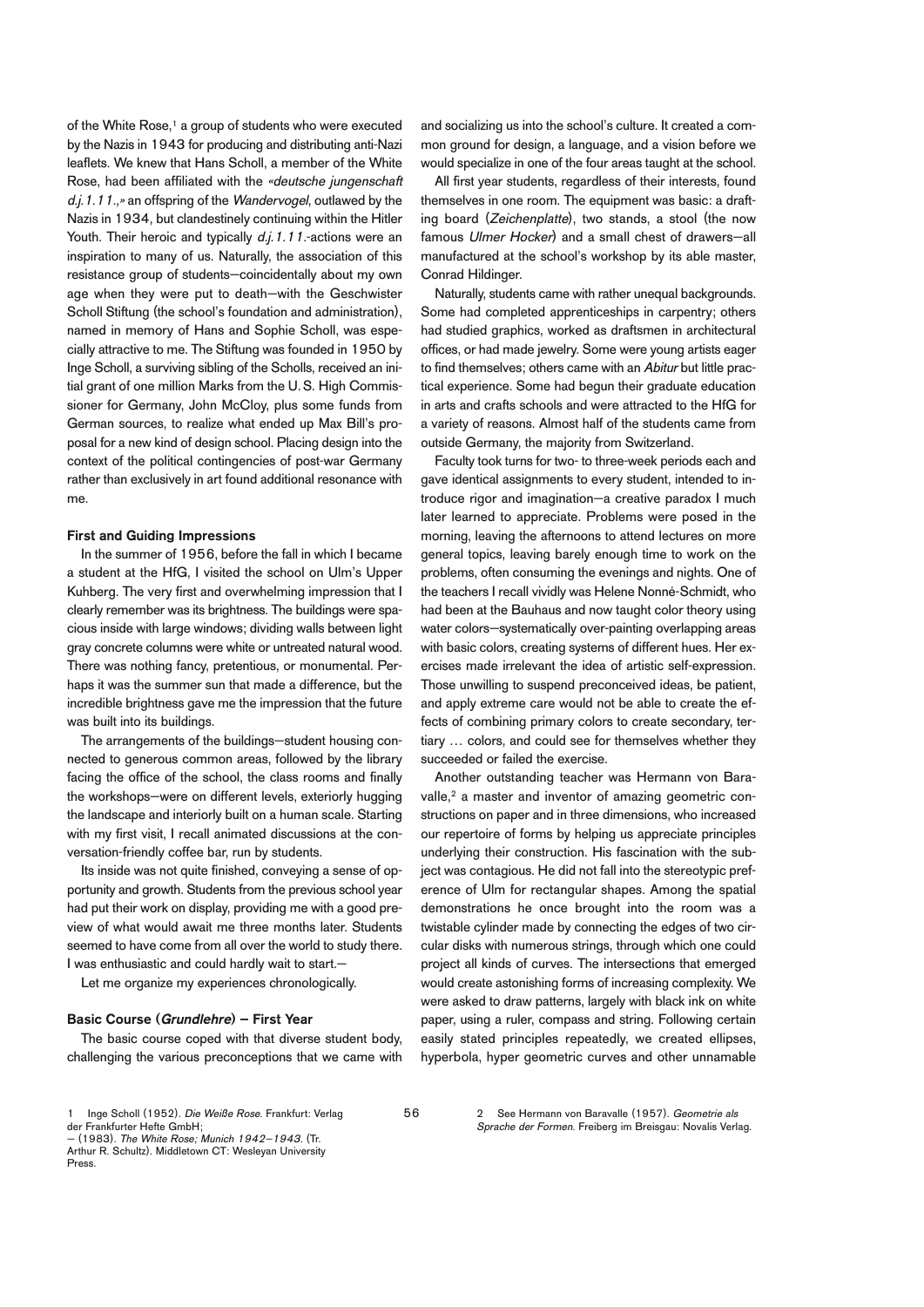forms. After some obligatory exercises, we could follow our own principles and discover to where they would lead. As an engineer, I did not have too many problems with the required accuracy. However, students with fine art backgrounds had difficulty, not only in drawing straight lines with equal thickness, but also doing so consistently. Many of these patterns resulted in Moiré effects that amplified the slightest imprecision. Such exercises encouraged both self-discipline and an appreciation of complex geometric regularities, common to solving many design problems. By demonstrating how simple but repeatedly applied rules could generate amazingly complex forms, his course gave geometrical expression of one of the pillars of the school's culture: justifications of how one came to a particular design.

Herbert Ohl, pursuing industrialized building, asked us to design two- and three-dimensional structures using just two kinds of elements. Fritz Querengässer taught typography, layout and grids. Otl Aicher made us aware of typographic principles of constructing alphabetic characters and Eugen Gomringer was assigned to increase our sensitivity for language and taught the principles of his «concrete poetry».

Tomás Maldonado, a former painter and now the director of the basic course, was the only one who had more general pedagogical ideas for the course. He conceived a visual methodology consisting of three components, theory of perception, symmetry, and topology. For him, theory of perception embraced gestalt principles, symmetry the systematic transformations of shapes, and topology the relations of forms in space. I was fascinated by gestalt perception and read everything I could. Maldonado's treatment of symmetry heavily relied on mathematical shapes, such as Peano surfaces, Sierpinsky triangles, Klein-bottles and Moebius bands. The latter had inspired sculptures by Bill. Having been a painter, he had not that much to say about topology. Maldonado posed seemingly paradoxical problems; for example, «imprecision with precise means,» «black as color,» «a body whose outside and inside surfaces are contiguous.» Many of Maldonado's exercises would yield beautiful images, although beauty was not their purpose. Most of them required filling in hundreds of small areas between mathematical curves or in grids with tempera paint, mixed in various proportions.

This brings me to a story: In October 1956, Hungarians rose up against Soviet occupation. The Red Army crushed the revolt and caused many refugees to flee into neighboring Austria. Austrian institutions were overwhelmed and Wandervogel friends of mine, including my brother Ekkehart, took their pre-Christmas vacation to hitchhike to the Austrian-Hungarian border to help out. For several of us in the basic course, painting thousands of tiny squares to com-

plete Maldonado's assignment while a human tragedy was growing in Austria seemed morally absurd and totally out of sync with reality. By Christmas, quite a number of students from the basic course who followed these developments closely decided to volunteer, just for a week. Hearing about our intentions, Maldonado, understandably, did everything to prevent this from happening. He held our student representative, Edgar Decurtins, responsible if we were to leave. The number of students who were not intimidated by threats of dismissal shrunk down to five: Nick Chaparos, Bernd Meurer, Werner Kilian, Hermann Edel and I. 3

Nick, the American among us, owned a Volkswagen Bug and provided the transportation. It was very cold, however, and the heater of the car was totally inadequate. We arrived at the Hungarian-Austrian border freezing and far less prepared for the cold than those fleeing Hungary. But we were soon rewarded by meeting the most remarkable volunteers: a Swiss Chef who had left his hotel kitchen to cook for refugees; an Austrian medical doctor who now practiced in a barrack; two Norwegians who operated a boat across a canal ferrying refugees from the Hungarian to the Austrian side; members of the German Samariter Bund who drove refugees from the border to reception camps; a group of teachers and students who gave up their Christmas vacation to work in a camp. We too worked in that camp for a while. However, feeling underutilized and failing to get through to the organizer of the relief effort in Vienna, a member of Vienna's nobility, for a more meaningful assignment, we gave up. Because youth hostels in Vienna were full and we were unwilling to pay for a hotel, we «succeeded» in spending an unforgettable night in a dark Vienna prison among prisoners with little sleep and on our return trip survived a dramatic car accident on the Autobahn. Nevertheless, back in Ulm, we felt good, having lived up to our moral commitment and painted the required squares but now with less drudgery.

Some of the assignments during the first year involved using the workshops at the HfG—plaster, plastic, wood, metal and photography—teaching us to handle different media. Experiments in photography, directed by Wolfgang Siol, were most exciting for me.

But of more enduring value were regular seminars by Erich Franzen on sociology; Max Bill on 20th century art history, which consisted mainly of Bauhaus artists and designs; Hans Sperlich on cultural history, using a wealth of slides; Elizabeth Walther on scientific methodology; and most importantly, by the philosopher, Max Bense, who undoubtedly was the intellectual backbone of the school at that time.

Bense wrote an amazing number of books, developing an information theory of aesthetics and gave spellbinding

<sup>3</sup> We were not the only ones taking this trip. Independently of us, Monika Buch from our basic course, and Cornelia Koch, a year ahead of us, had the same idea and hitchhiked to the Austrian-Hungarian border as well.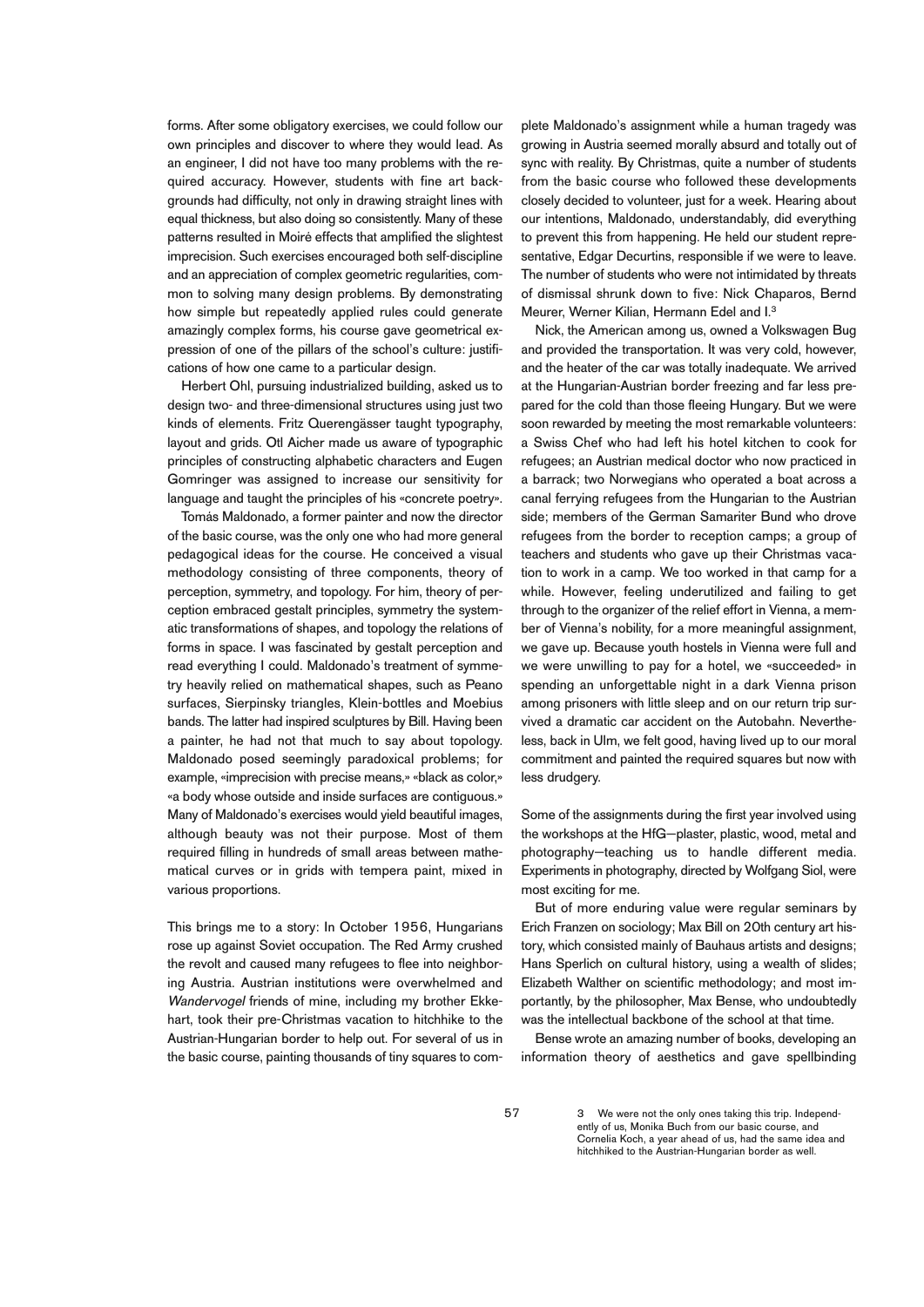lectures on this subject, but also on the philosophy of science, morphology and methodology. Bense was an abstract thinker with high standards; impatient, always looking for radically new ideas, but he was also able to listen. In one of his seminars, I developed an idea about the cultural dynamics of technological development, and although it was extremely simplistic by my current understanding, he took it seriously and dwelled on it. In addition to regular courses, a large number of guests visited the school for a day or two, gave a lecture, usually on Wednesdays, bringing cutting edge ideas to our attention.

The other engine at Ulm was Max Bill, the conceptualizer of the school, the architect of its buildings and its first Rector until 1956, just before I joined the school. He had invited virtually all professors then teaching there. He was a renaissance product designer, graphic artist, painter, sculptor, architect, important theorist in the concrete art movement and a one-time member of the Swiss parliament (Nationalrat). He had written a book, simply titled form (lower case in the original and also used in publications and correspondences of the school) in which he outlined his vision for a new integration of technology and culture through design. He saw in the school the possibility of contributing to the democratic reconstruction of Germany. A decade after the end of WWII, Germany was still pretty much in shambles.

In the fall of 1956, the Swiss Werkbund met at the school, and Bill gave the plenary talk, not about the school's architecture or its curriculum (about which he had every reason to be proud), but about the morphology of design. He drew several concentric circles and argued for a rational approach to design, satisfying four kinds of functions: technical, material, production and aesthetic, the latter permitting intuition to play a role. 4

Just to give a flavor of how things were accomplished in Ulm, one day, during a break, Bill came into the room where we first year students worked. He told us that he had to complete an entry to an architectural competition, and invited anyone who could help bringing the project to fruition to join him. For a few days, one of the unfinished rooms at school became an architectural studio, and after a day of required student work, volunteers with architectural drawing skills worked in shifts through several nights to complete Bill's project. Those who could not draw, made coffee, organized the drawings, typed narratives, and those not directly involved learned from the process. While I personally had little to contribute, this kind of spontaneous collaboration was inspiring. Later in life, I remained attracted to such spontaneous collaborations and sought it out where possible, but missed it in much of my academic career.

Bill's influence was felt everywhere. All the more were we shocked when one day, toward the end of my first year, the Mayor of Ulm, also President of the Board of the Geschwister Scholl Stiftung, the school's foundation, called faculty, students and staff together for a meeting to announce that an agreement had been reached between the parties concerned to sever all ties between Bill and the school, starting with the new academic year 1957–58. Personally, I did not come to the school for Bill, but many students felt betrayed. I recall Bertus Mulder from The Netherlands standing up during this meeting and protesting on behalf of many students present. This administrative action, apparently imposed on Bill, caused a split within the student body and sowed deep distrust in the administration that lingered on for years. Admittedly, Bill was an autocrat who never hesitated to speak his mind about anything. Diplomacy or other people's feelings did not matter much to him. But on issues of design, he had an uncanny analytic eye and was always right. I guess it must have been difficult for junior faculty, such as Maldonado, Aicher, Hans Gugelot, and Walter Zeischegg to always play second fiddle to Bill. While Maldonado rationalized Bill's forced departure by arguing that the school had to overcome Bill's roots in the Bauhaus with a new conception of itself, I contend that his departure was the result of an unnecessary power struggle between the junior faculty scheming with the Geschwister Scholl Stiftung and Inge Aicher-Scholl against their erstwhile mentor.

A few days before my second school year started, there was a spontaneous goodbye party for Bill in what we called the «Rote Höhle.» At some point, and after a glass of beer or wine, a couple of strong students, among them Willi Ritz and Bertus Mulder, took Bill on their shoulders and proceeded to give him a mock guided tour through his school buildings. Bill took a piece of chalk out of his pocket and jokingly signed a wall with his name. The following morning, several of us, armed with a hammer and chisel, made that signature permanent before Hausmeister Streckfuß could see the chalk and remove the signature. It is still there.

In spite of this disappointment, for me the basic course was an exciting and transformative experience. It opened me to ideas I could not have contemplated on my own. We were encouraged to be creative, but not without systematic inquiry and appropriate justifications for what we did and how we came to it. Reducing design to a principled process of generating newness has become fundamental to my approach to design and realizing this paved the way to my future explorations.

Although during the first year, students did not work in teams—we were judged individually after putting up the results of our assignments on poster boards—by working in

<sup>4</sup> For a longer discussion of his functionalism, see pages 289–303 in Klaus Krippendorff (2006). The Semantic Turn; A New Foundation for Design. Boca Ratan, London, New York: Taylor & Francis CRC.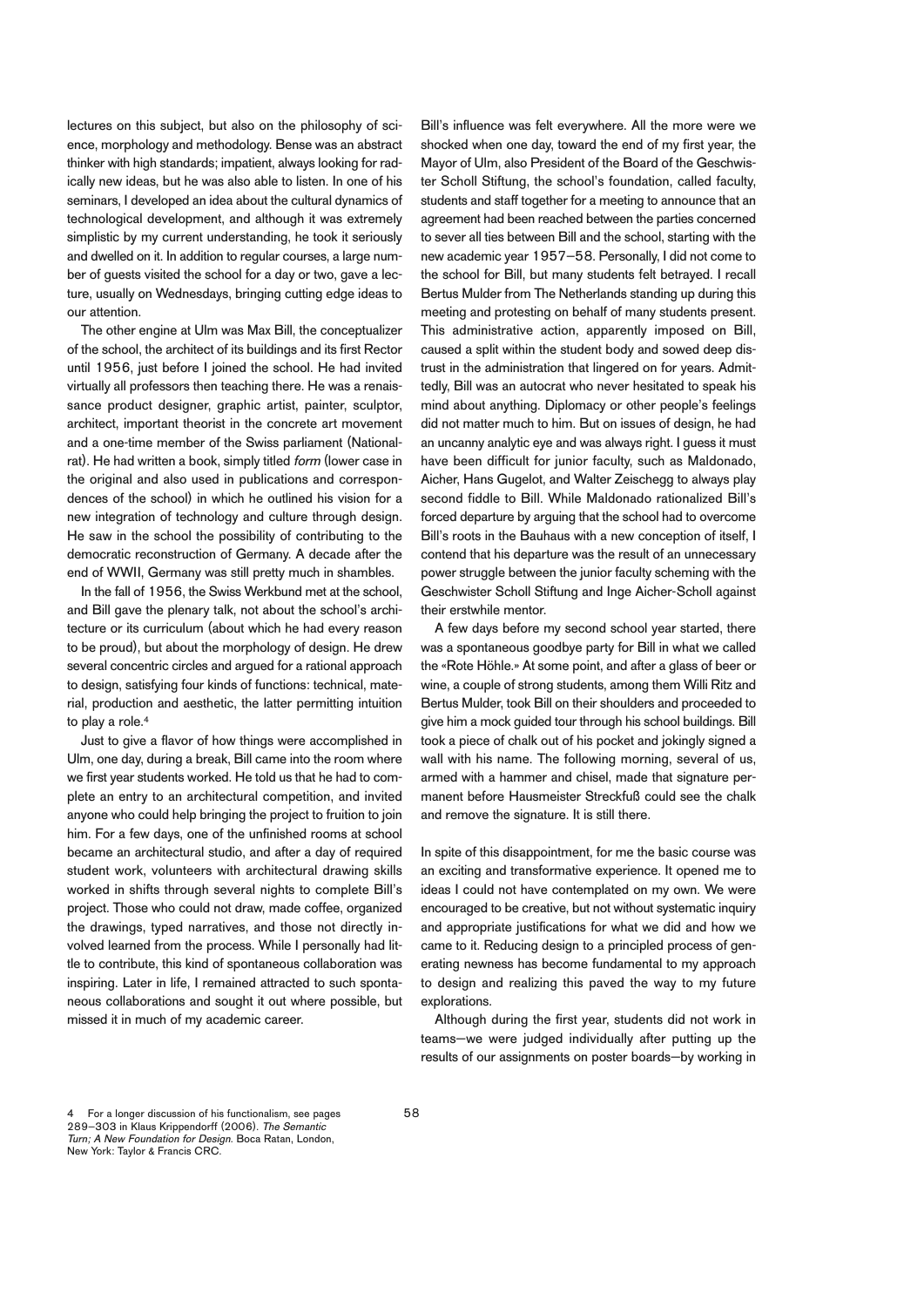the same room, students became each others' most important critics and guides. As students, we were in the privileged position of making connections between assignments, lectures and readings from which our individual instructors could not benefit as much as we did. In that process, the diverse backgrounds that brought us to the school were slowly but surely supplanted by new and more powerful competencies and a shared vision of what design was about. Yet, despite the newly acquired perspectives, we remained a delightfully diverse group.

Students had fantastic stories to tell through which we learned to appreciate each other's uniqueness. I remember Aribert Vahlenbreder who had lived in Brazil relating to us his Voodoo experiences. Andries van Onck from The Netherlands told us how he tried to beat the Rorschach test to stay out of fighting in Indonesia with the Dutch navy and instead was assigned to military intelligence. Roland Lindner, a Swiss co-student, told us how he was taken «prisoner of war» during the obligatory summer maneuvers of the Swiss army. Excited to see Edgar Decurtins, another Swiss co-student, as the officer of the opposing unit, he greeted him by his first name, and was promptly condemned to solitary confinement. I recall Ferdinand Porsche, rarely attending the Grundlehre, but always impressing us with the latest experimental vehicles from his father's factory. Deborah Sussman, Fulbright student and former assistant to Charles Eames, bedazzled us with her slideshow of life in Mexico, implanting in me my lasting fascination for that country. Everyone brought unique stories to the mix but most important were the discussions of current issues in the Mensa and at the coffee bar, usually followed by playing soccer, chess or reading international newspapers.

About life at the school, I could tell stories of spontaneous parties, such as when Schlacke (a co-student, sorry I forgot his real name) about midnight went from door to door in the dormitory announcing that he had invited a band to play in the shower area. I could tell about the South American students who impressed me by roasting huge chunks of beef on vertical stakes in front of a bonfire in the courtyard near the Mensa, inviting us to a feast. I could tell about the annual Faschingfests that the first year students traditionally arranged, transforming the public space of the building complex into an entertainment paradise for friends of the HfG in the city of Ulm. I could tell about the uproar caused by a red dot that Karlheinz Allgayer, in protest of the general absence of color at the school, taped to his window. Its visibility from the outside caused written condemnations by Aicher, threatening forceful removal. I could tell about my discovering a secret entrance to the decaying Kuhberg fortress nearby and guiding several students through its underground chambers until an arch collapsed on us hurting Anneliese Schaefer (now Ann Wolff). I could tell about the friendly but dramatic and very public abduction of Wolfgang Siol's bride, Doris Weller, a Secretary at the school and much liked by students, from the church in which they were just married. I could tell about excursions, for example, to an amazing multi-channel concert of electronic music by Stockhausen in Munich, or to the 1957 International Architecture Exhibit in Berlin—but others will no doubt dwell on these and many other memorable events.

I made many friends in Ulm, although moving to the United States following my studies there made it difficult to keep in touch. But after half a century, I am still in contact with many, meeting them in Germany, the United States, The Netherlands, Switzerland, Italy, Brazil and Japan whenever opportunities arise, and our conversations continue where we left off.

I feel the need to conclude the account of my first year at the school with a somewhat distressing experience. With accommodations scarce on the Kuhberg, during our first year of study we lived in the city of Ulm. Karl-Heinz Krug and I rented rooms previously occupied by Hans von Klier and Rido Busse. Living downtown brought us in contact with native Ulmers. I was thus shocked to learn from our landlady that Inge Aicher-Scholl had been one of two highest ranking leaders in Ulm's BDM (Bund Deutscher Mädel), the women's arm of the Hitler Youth, and tough and totally committed to its cause. In 1943, when her brother Hans and sister Sophie Scholl, were arrested in Munich for distributing the anti-Nazi leaflets of the Weiße Rose, and shortly thereafter executed for high treason, Inge Scholl, so we were told, took it very hard, unable to comprehend how her siblings could do this to her.

Mandatory Sippenhaft<sup>5</sup> meant a five months of an easy prison sentence for Inge Scholl. After the war, this protected her from going through denazification procedures, qualified her as a victim of the Nazi regime, and enabled her to found the Geschwister Scholl Stiftung in memory of her siblings. While her post-war activities may well exonerate her past, now acting in the name of the victims of the very regime she served with such conviction troubled my idealized perception of the head of the school's foundation. For all I know, she never denounced her Nazi involvement. <sup>6</sup> Obviously, history is never as black or white as it appears later and in print.

Interestingly, we never talked about much less critically examined the Nazi horrors that created the ground of the schools founding. I regret not having asked Inge Aicher-Scholl about it either. Everyone knew of her book, believed it, and went on looking into the future.

5 Sippenhaft, German for «the liability of all members of a family for the crimes of one»—also the title of a book she edited from letters between family members and friends written during that 1943 period: Inge Scholl (1993). Sippenhaft. Frankfurt: S. Fischer Verlag GmbH. Curious about whether I was too naïve 50 years ago and overlooked this history, I reread The White Rose op. cit., for what I should have known at that time. In it, I found only two laconic passages about Inge Scholl's Nazi involvement: On page 6, she describes the enthusiastic reception of Hitler's promises for Germany to justify: «It is not surprising that all of us … joined the Hitler Youth … with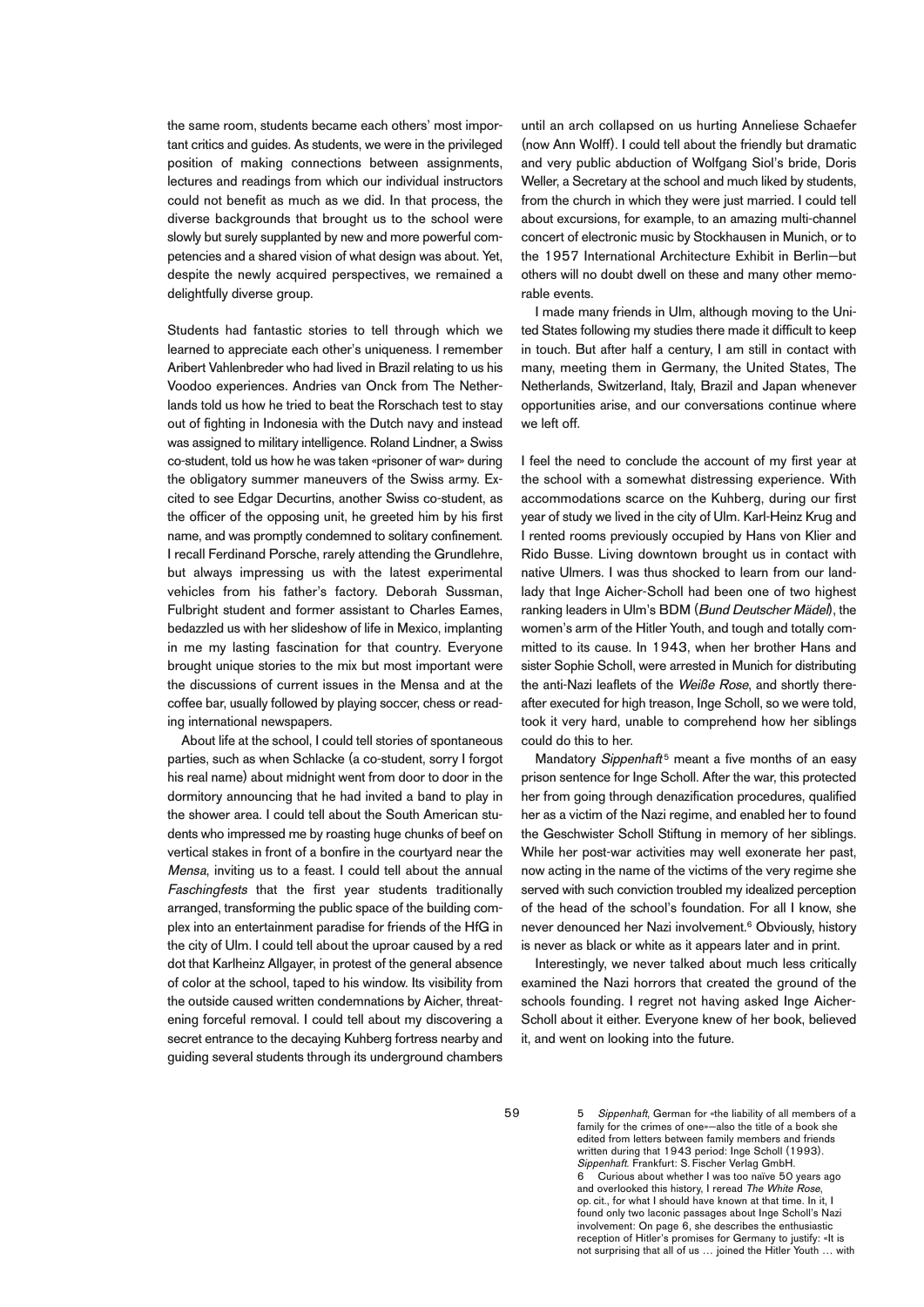### **Studio Work — Second to Fourth Years**

During the three years following the basic course, students worked in one of four departments of the school, visual communication, architecture (Bauen) and information, I in the department of product design (Produktform). Compared with the basic course, which challenged us with different kinds of problems every couple of weeks, work in the product design department was slow. Gugelot and Zeischegg were busy running their studios and doing contract work for industrial clients. Bill was gone. Other professors were hired to fill the gap, but they too had offices elsewhere and commuted to Ulm for short engagements with students. Faculty took nominal charge of a cohort of students for one or two quarters. I worked first with Dieter Oestreich on a caliper, with Gugelot on the head of a drafting machine, with Georg Leowald on an oil burning home heater and again with Gugelot on my practical diploma work, designing a motor grader. Following are a few observations.

The product design faculty did not lecture and gave no formal presentations. Lectures and seminars were left to what I will call here the interdepartmental faculty. <sup>7</sup> Contact between students and the product design faculty was limited to discussions within a cohort of students of their individual design projects. Most students picked their own project. Because much emphasis was placed on careful preparations for a design, students worked for relatively long periods on a single project. Although the design faculty had much to show for themselves—after designing several radios, Gugelot pioneered combinable electronic elements of stereo systems, now quite common, Zeischegg was known for technically clever forms, and Oestreich had several well received designs to his credit—faculty critique of students' work was unprepared, spontaneous, and without offering general design principles much less suggesting pertinent literature. These critiques could be devastating for some, but they taught us to justify everything we designed in functionalist terms, whether we talked about production, materials, use, culture, or economics. Meanings had no currency in Ulm

body and soul.» And on page 45, she describes attending the state funeral of Field Marshal Erwin Rommel who died in October 1944: «Everyone in Ulm who owned a brown uniform … was (called on) to attend … I dodged past the flags ... » This funeral took place 20 months after Inge Scholl lost her siblings and 6 months before Ulm surrendered to the advancing U. S. Army. While the latter account of her participation in 1944 reads less enthusiastic, it was written to be published in 1952, well after the event! In her book Sippenhaft, her own edited letters reflect on life, family, and religious beliefs but contain not a word of doubt in the very regime that criminalized and executed her siblings. From what I learned since from various sources (Detlef Bald, Inge Jens, Jakob Knab, Christian Petry, Ruth-Hanna Sachs, René Spitz and others), she joined the Hitler Youth in 1934, at the age of 17, right after the Nazis came to power, and in the very year the Wandervogel was outlawed and d. j. 1.11 leaders were arrested all over Germany. Her writings do not mention having been a BDM Ringführerin, commanding half of Ulm's young women, nor the educational and organizational responsibilities she performed. Although her siblings and members of the White Rose kept her out of the loop, probably for good reason, she writes of them as if she did have access to their conversations, thoughts, and feelings. Several studies of this resistance movement have been published since her 1952 book. They question her celebration of the Scholl siblings at the expense of the other members of this resistance group and her lack of understanding the larger context in which this resistance emerged. But the story of how Inge Scholl converted from a tough BDM leader to the sister of martyrs still needs to be excavated. This is made difficult by her blocking public access to her 1932–1946 diaries

and expressions of feelings were ruled insufficient though emotional involvement was evident in the intensity of the discussions. The use of functionalist vocabulary distinguished the HfG from art academies, American styling, and crass commercialism.

Yet, there was no systematic effort to empirically validate our claims, no theory to address different dimensions of function and no methods for reconciling conflicting design requirements. <sup>8</sup> Bill's above mentioned distinctions among functions survived only in parts. It was an unsystematic functionalism that we practiced and argued, one that could be stretched in all kinds of directions, <sup>9</sup> somewhat arrogantly, I would say now. We thought we had all the answers and became proficient in arguing for and against any proposal, any solution, more so than in sketching, using color and forms, other than geometric ones.

Obviously, arguments occur in language. However, we faculty and students—spoke without conceptualizing the rhetoric we used to propose and defend our designs. Fifty years after Ulm, one of the design principles that I formulated reads:

The fate of artifacts is decided in language.<sup>10</sup>

In Ulm, we practiced that evolutionary process without reflection: Good design was what survived our justifications in language.

The empirical evaluation of designs did not exclude pride, reputation and competition. For a memorable example, Hans Gugelot had designed a box spring for foam mattresses, 11 well before my time at Ulm, originally for students living on the schools premise but subsequently available commercially. It was a sheet of plywood with cuts from the sides to the center to add some flexibility under the weight of a sleeping person. A student, Willi Ritz, who was a superb carpenter by previous training, designed one functionally comparable to Gugelot's but consisting of a number of carefully crafted hardwood ribs, allowing flexibility to be more evenly distributed—so was the ergonomic claim—held together by a

> (http://www.ifz-muenchen.de/archiv/ed\_474.pdf – accessed 2008.6.28). What she accomplished after the war may speak for itself. But it would have been an act of courage, minor by comparison with what her siblings died for, to say «I was wrong» or better still «in retrospect I am ashamed to have served that regime for so long.»

> I am drawing a distinction between the design faculty, which was associated with particular departments-product design, visual communication, architecture, and information—and the interdepartmental faculty, which was not. In fact this distinction was more complicated, having to do with the terms of their employment contracts with the Geschwister Scholl Stiftung, including the ability to maintain their own studios, live in the faculty tract next to the school, and how central to the school their subjects were judged.<br>B. For example, as in the methodology promoted up For example, as in the methodology promoted under the name of TRIZ, see Genrich Altshuller, Lec Shulyak, and Steven Rodman (Translators) (1997). 40 Principles: TRIZ Keys to Technical Innovation. Worchester, MA: Technical Innovation Center.

See Jan Michl's discussion: «Form follows what?» http://www.geocities.com/Athens/2360/jm-eng.fff-hai.html (accessed 2008.6.6.)

10 The Semantic Turn. Op. cit. Page 148.<br>11 Herbert Lindinger et al. (1991). Ulm Design; The

Morality of Objects. Cambridge MA: MIT Press. Page 74.

 $60$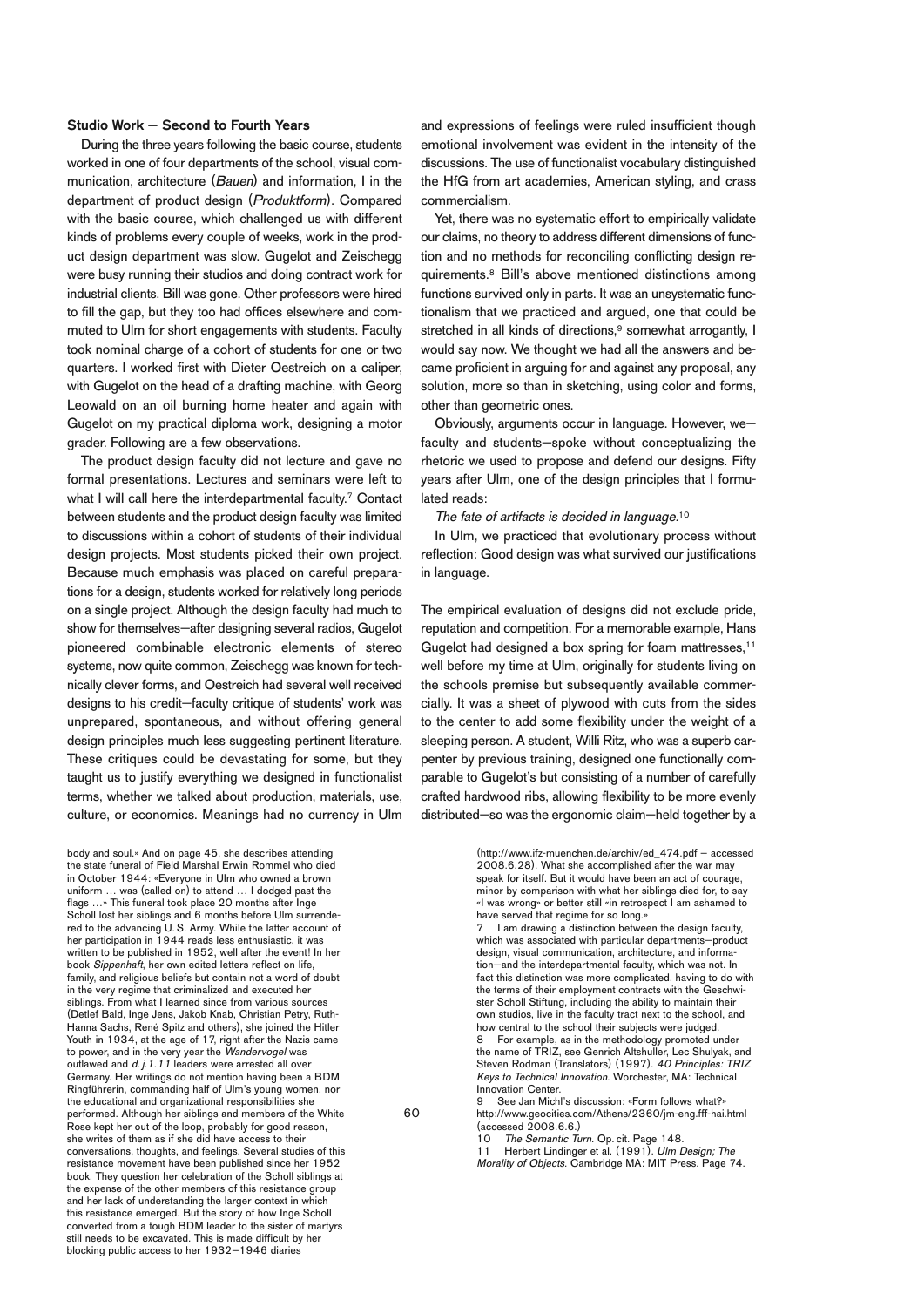

center spine. Willi's design was more expensive to produce but also more elegant. Challenged by this design, Gugelot proceeded to jump on Willi's box spring, as on a trampoline, to see whether he could break it. Then Willi reciprocated, testing Gugelot's design the same way. The scene was reportedly hilarious, to which one must add that both were formidable characters. But behind the toughness of the test they behaved like competing kids and their audience had fun. (This happened while I was still in the basic course).

More seriously, at the HfG, there was also a strong preference for designing photogenic objects, attractive mini-sculptures, one may call them. In preparation of work on the above mentioned oil room heater, I visited a company that produced them. I conceived a new technology that would radically flatten the heater's normally cylindrical heating chamber. My aim was a heater that would be as unobtrusive as possible. I asked myself, why should every product be a prominent conversation piece and, in the case of a room heater, occupy valuable floor space in a living room? This resulted in a heater that could be hung on a wall. Its deliberately inconspicuous, flat, rectangular face panel, about four inches removed from that wall, hid its heating mechanism completely, but allowed its controls to be accessed from its side. Leowald, who supervised my project, did not see any virtue in a deliberately unassuming form and questioned my approach. So, I developed a stand-alone version as well. To me, design did not need to be visually intrusive. Camouflaging everyday artifacts is a valid design objective.

The unquestioned requirement of creating visual records of our work and Ulm's photographic style amplified the preference for mini-sculptures. We embraced that style without reflection, not realizing that it shaped the direction a design would be taking. Today this style becomes apparent when one examines the collection of photographs published in HfG's retrospective. <sup>12</sup> The artifacts designed in Ulm were typically gray in color, photographed without color, mostly against white or neutral backgrounds, «clean,» «rational,» highlighting their abstract geometry through frontal, side and top views, ideally without perspective, and «objective,» i. e., shadowless and without context. In over 60 photographs of this retrospective, only two products are shown in use, one is the Ulm stool (Hocker) in a student apartment and with Bill lecturing,<sup>13</sup> the other is Vahlenbreder's electric plug with a hand pulling it.<sup>14</sup> Ulm's photography excluded the users of a design. From the photographic record of the designs by faculty and students at Ulm, it would seem that HfG designs were not meant for people. While we did arque for «the user.» that user was mainly our own abstraction, as if we could ignore their diversity, convinced they would learn the function

61

12 Ibid. Ibid. Page 71.

14 Ibid. Page 83.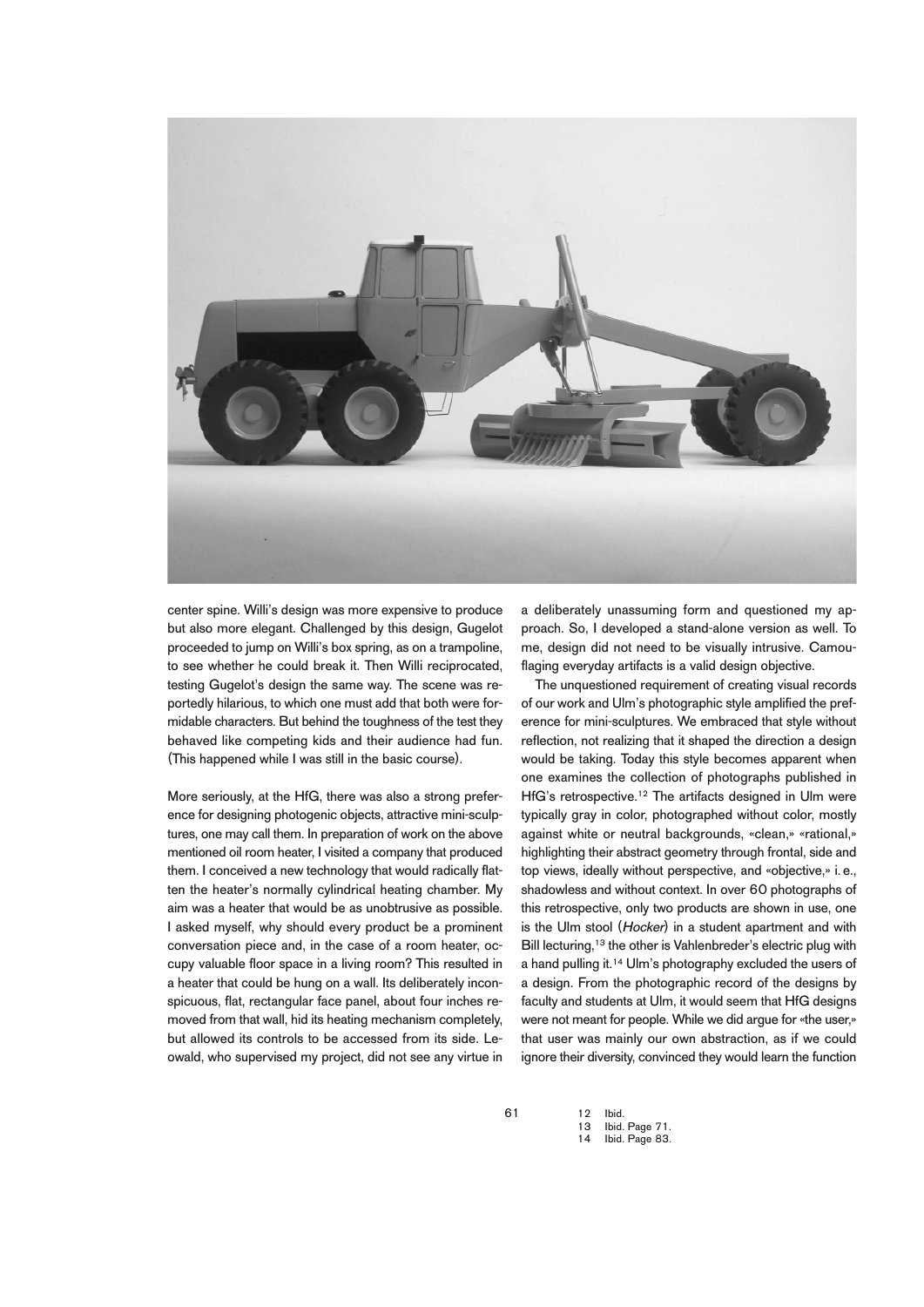we had in mind. Ulm's photography reflects this attitude. Later, I sought to resurrect the neglected variety of users, their agency and intelligence, by conceptualizing networks of the stakeholders in a design. 15

Designing the head of a drafting machine taught me another lesson that would become important to my subsequent interest in design. The mechanism of this design earned a German patent <sup>16</sup> for integrating several controls into a single knob/handle. However, deviating from Ulm's stereotypic color preference for shades of gray, I risked giving that handle a bright yellow color. The color turned out to be less problematic than its context, its placement in the center of a white dial with a scale indicating different drawing angles. People had an unexpected gut rejection. Some explained their association of the combination of color and form with a fried egg. Indeed, who would want to work with an egg yolk in his or her hand? At that time, Aicher had succeeded in banning color theory from the curriculum of the HfG. I doubt that the color theory known at that time would have made a difference. But clearly, the unintended meaning my design triggered escaped functional arguments. We had no vocabulary to conceptualize such phenomena. Much later, they became of considerable interest to me, exploring them in terms of product semantics, the meanings that users bring to artifacts.

Besides the required work in the product design department, I pursued other developments of personal interest. I designed a camera for a manufacturer in Spain, investigated the support for a tiltable drawing table consisting of just two simple symmetrical tubular frames that affected the tilt of the table by moving them relative to each other, and developed chess figures that signaled the fields they controlled during play. <sup>17</sup> Unlike the product design faculty, the workshop masters Hildinger, Otto Schild, Josef Schlecker and Siol were always available and willing to discuss challenging problems, largely of the model-building kind.

I do no longer recall how I came to my diploma project, a motor-grader. I visited the Eisenwerk Gebrüder Frisch in Augsburg, who produced construction equipment, including such graders. Its engineers were kind enough to brief on the problems encountered with their design. They were two; one was visibility of the various attachments from its driver's cabin while at work and the other was the vulnerability of the system of hydraulic controls under rough working conditions. I spent part of my fourth year to solve these problems and ended with technical drawings and a scale model of the grader. <sup>18</sup> It was the physically largest product designed in Ulm at that time. Gugelot signed the result as my advisor. Since that final design was to be an independent piece of work, Gugelot trusted me enough to let me do what I wanted, not meeting me even once. In 1961, this design was awarded first prize by the Kulturkreis im Bundesverband der Deutschen Industrie.

Who was the most influential product design teacher for me? It was Bruce Archer, who joined the HfG faculty in 1960, right after I had completed my course work. He actually did give lectures; brought a design method to the department; was intensely involved with his students and open to explore alternative approaches. I was no longer a student when we met, but having just finished writing my thesis (see below) and being full of it, we soon discovered similar interest in design theory and methodology. From him I learned that the users of products were not the only ones that designers had to consider. There always are bystanders with opinions and influence, he insisted. Archer was not a sociologist but with this addition, he had recognized the social role of products. I stayed in contact with him, met him on a several occasions. He remained enthusiastic about my thesis and was kind enough to write the foreword for The Semantic Turn,<sup>19</sup> incidentally sending it to me the day before he died.





15 The Semantic Turn. Op. cit.<br>16 DBP 1113394

16 DBP 1113394

17 Described in The Semantic Turn. Op. cit. Pages

319–321.

18 I also enjoyed building a carrying box for that model, which matched the model in complexity and probably accounts for the fact that the model has survived to date.<br> $19 - \text{On cit}$ . Op. cit.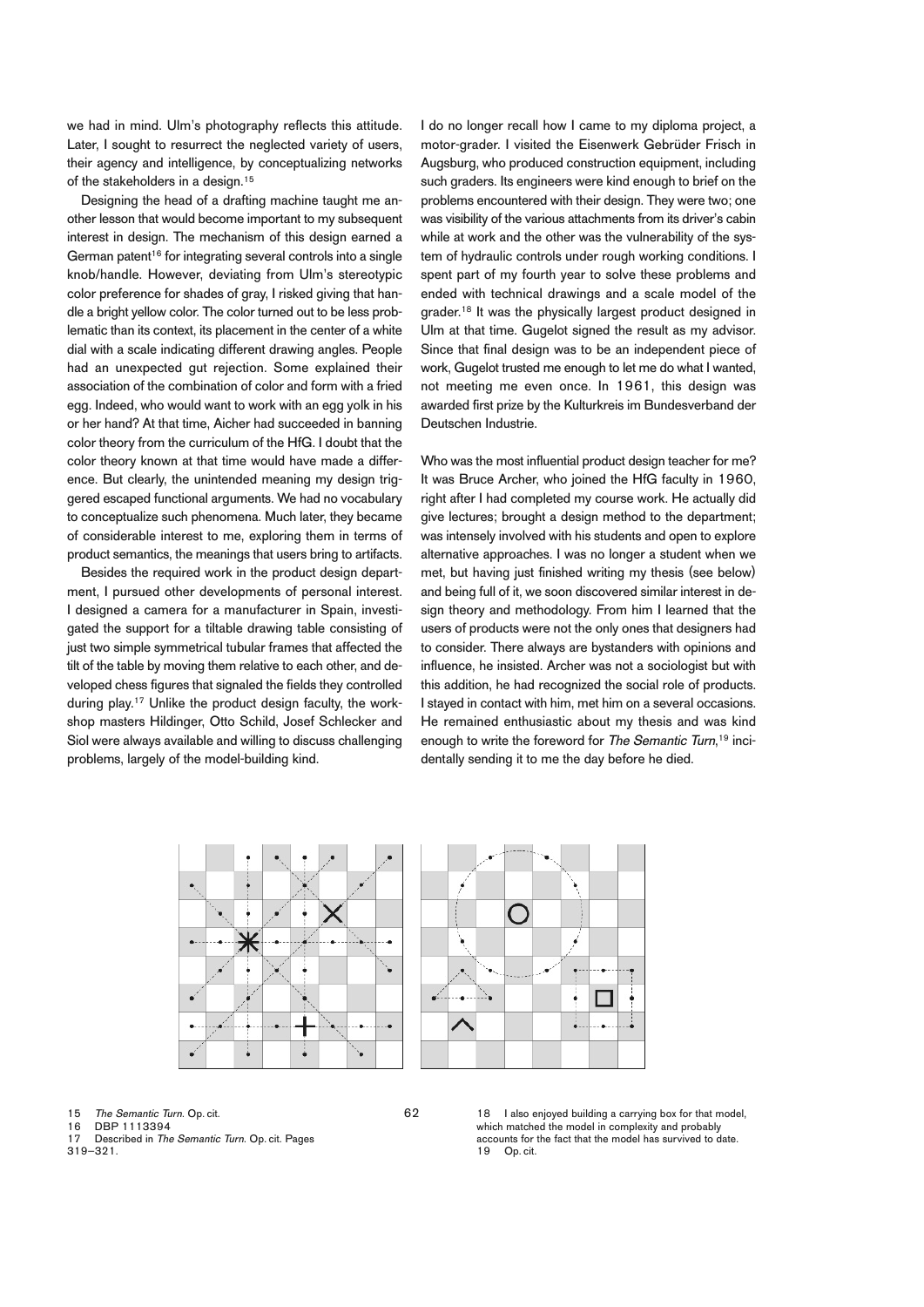

Chess game, 1960. The chess pieces visualize their possible moves

Below: Magnets of two polarities are inserted into chess pieces and chess board at intersections of (a) Queen, Bishop, and Knight, (b) Pawn, King, and Rook

Left: Correlation of the form of the chess pieces with what they control  $Directional pieces: Queen = Book + Bishop$ Circumscribed pieces: Pawn, Knight, and King

Preceding page: Motor-Grader (model). Diploma project, HfG Ulm 1960



The position of magnets at intersections of

Queen Bishop Knight

Pawn King Rook

#### **Intellectual Opportunities — All Four Years**

The HfG Ulm offered a variety of regular courses, seminars and occasional lectures by the interdepartmental faculty, some permanently employed, some guest lecturers and many visitors. The student body was not very large and most curricular activities were open to everybody. The lack of conceptual substance in the product design department made the intellectual opportunities that the interdepartmental faculty offered more attractive and essential to what students talked about.

Looking over a copy of my transcript (Testatbuch) after 50 years had passed, the subjects taught during this period were quite amazing in breadth, including copyright and patent law, material science, theory of production, applied physiology, ergonomics, lighting techniques, theory of perception, history of art and design, cultural history, sociology, information theory, aesthetics, scientific methodology, and mathematical operation analysis. It is not surprising, therefore, that these subjects had considerable impact on how students approached practical design problems.

Until 1958, the philosopher Max Bense and his assistant, Elizabeth Walther, from the University of Stuttgart, taught scientific methodology and aesthetics at the school. Bense's unique information aesthetics, which I would characterize as a theory of cultural dynamics, sought to explain the experi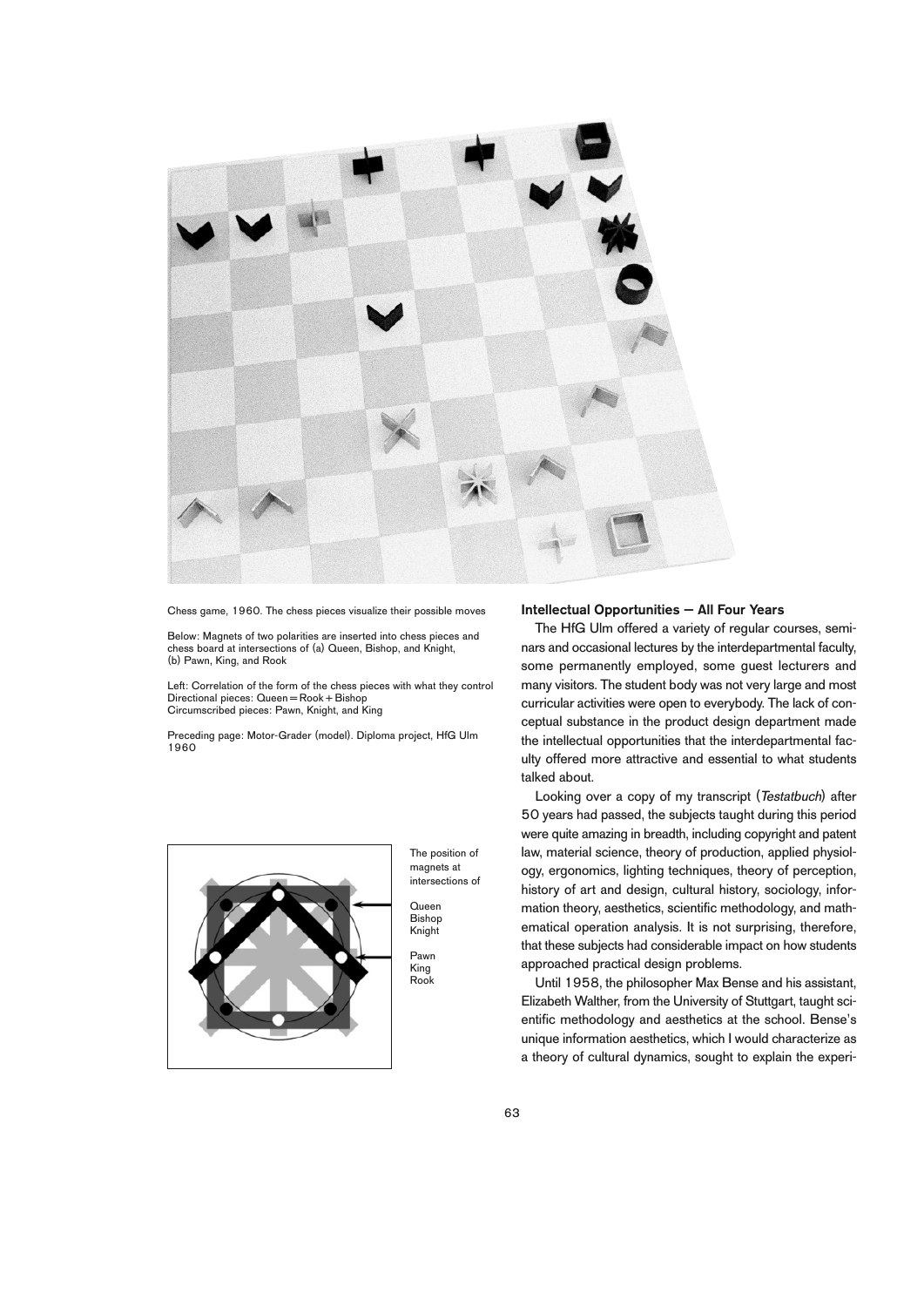ence that all cultural objects—designs, works of art, texts and musical compositions—lose their information-aesthetic value as they become more common, for example, by mass production. Cultures are kept alive by the continuous creation of newness, improbable configurations and unusual designs, all of which may be difficult to understand at first but become more acceptable in use. This was an attractive theory that gave the HfG a justification for its avant-garde ambitions. He also embraced a theory of signs, developed from C. S.Peirce' semiotics, later picked up by Maldonado.

Bense's scientific methodology was classificatory with a strong commitment to an objectivist epistemology. Faculty and students did not conduct observational studies and scientific experiments, however. Bense's philosophy added respectability to the HfG and created intellectual excitement, but did not impact design practices at the school. The year after Bill's departure, Bense decided to leave the school as well. In 1958, Horst Rittel was recruited to assume the position vacated by Bense and Walther. For me, Rittel would become the most influential teacher and mentor in Ulm. I might add in passing that most professors at the school were very young. Rittel, for example, exceeded me only by two years in age.

I vividly recall Rittel's first lecture on information theory, nominally geared to students in the department of information students with mainly journalistic ambitions. At that point, he did not quite know the students he was facing. Unlike the philosopher Bense, the mathematician Rittel started the subject with probability theory, explained the properties of logarithms, and thus tried to develop information theory from the ground up. Whereas Bense and Walter had taught methodology as a philosophy of science, Rittel started with an empirical interpretation of methodology and talked about investigative techniques, statistical evidence and decision making. Rittel, just as Bense before him, was an enthusiastic teacher, but unlike Bense, who commuted from Stuttgart, Rittel lived on the Kuhberg, was younger and pragmatic in orientation. Learning fast, he soon understood design as a distinct paradigm, saw what was needed and proceeded to introduce into the curriculum methods that had direct implications on design activity: combinatorics, mathematical operations research, decision theory, systems theory, cybernetics, and planning theory. His teaching fueled the conversation of many students and influenced their approach to design, but came to be resented by the product design faculty, who occupied themselves with their own studio work, demonstrating their undoubted competences in designing exceptional products, but did not understand or care to inquire into where the students were heading.

Rittel was foremost a teacher. He opposed the distinction between intuitive and systematic design processes, not without acknowledging that intuition is always implicated in the choice and use of methods, but by insisting that only communicable processes can be taught and only explicitly stated activities can be scrutinized critically, evaluated and improved upon. Consequently, he developed tools for explicating design decisions, subsumed under a process that started with the definition of problems, proceeded to decisions among possible solutions, followed by prototyping and ended with evaluation. He found factual knowledge less interesting to teach than methods that enabled practitioners to find out what was needed and do something with it. He practiced his belief that learning to learn was more important than being trained in a particular practice or style. Rittel was not alone in encouraging the use of verifiable methods. Henry Bahrick taught human engineering for a year as a Fulbright scholar and introduced experimental techniques for evaluating ergonomic properties of designs. Herbert Schober taught physiology of visual perception followed by Merwyn W. («Bud») Perrine, who discussed social psychological variables of perception and introduced us to demonstrations in social perception. Rittel made their courses accessible by talking about statistical techniques for hypothesis testing and decision making under uncertainty, which underlies such empirical studies. But his real interests and strengths was the development of a vocabulary capable of aiding and enriching the understanding of design practices.

Bruce Archer, who taught at the HfG between 1960 and 1962, was the first to teach his own criterion-based design method to product design students. Rittel, full of ideas, and Archer with many years of experiences in the area of what I now call human-centered design, worked well together and later became major pillars of the design methods movement based largely in England.

In 1963, at which time the teaching climate at Ulm had become increasingly intolerable (see HfG Politics below), Rittel was invited to join the faculty at the University of California in Berkeley, where his work flourished in the form of a general theory of planning in urban environments, architecture and design, acknowledging the role of arguments in what he correctly identified as a basically political process of making design decision with what I now call stakeholders.

Rittel did not write much, and the few pieces he contributed to the literature were co-authored and appeared in odd journals or as technical reports. But his «Dilemmas in a General Theory of Planning»20 proved to be a seminal treatise. There, he described the inherently intractable nature of design and planning problems, which he termed «wicked problems,» in contrast to the tame problems of mathematics,

> 20 Horst W. J. Rittel and Melvin M. Webber (1973). Dilemmas in a General Theory of Planning. Policy Sciences 4.2:155–169. http://www.uctc.net/mwebber/Rittel+ Webber+Dilemmas+General\_Theory\_of\_Planning.pdf (accessed 2008.5.2)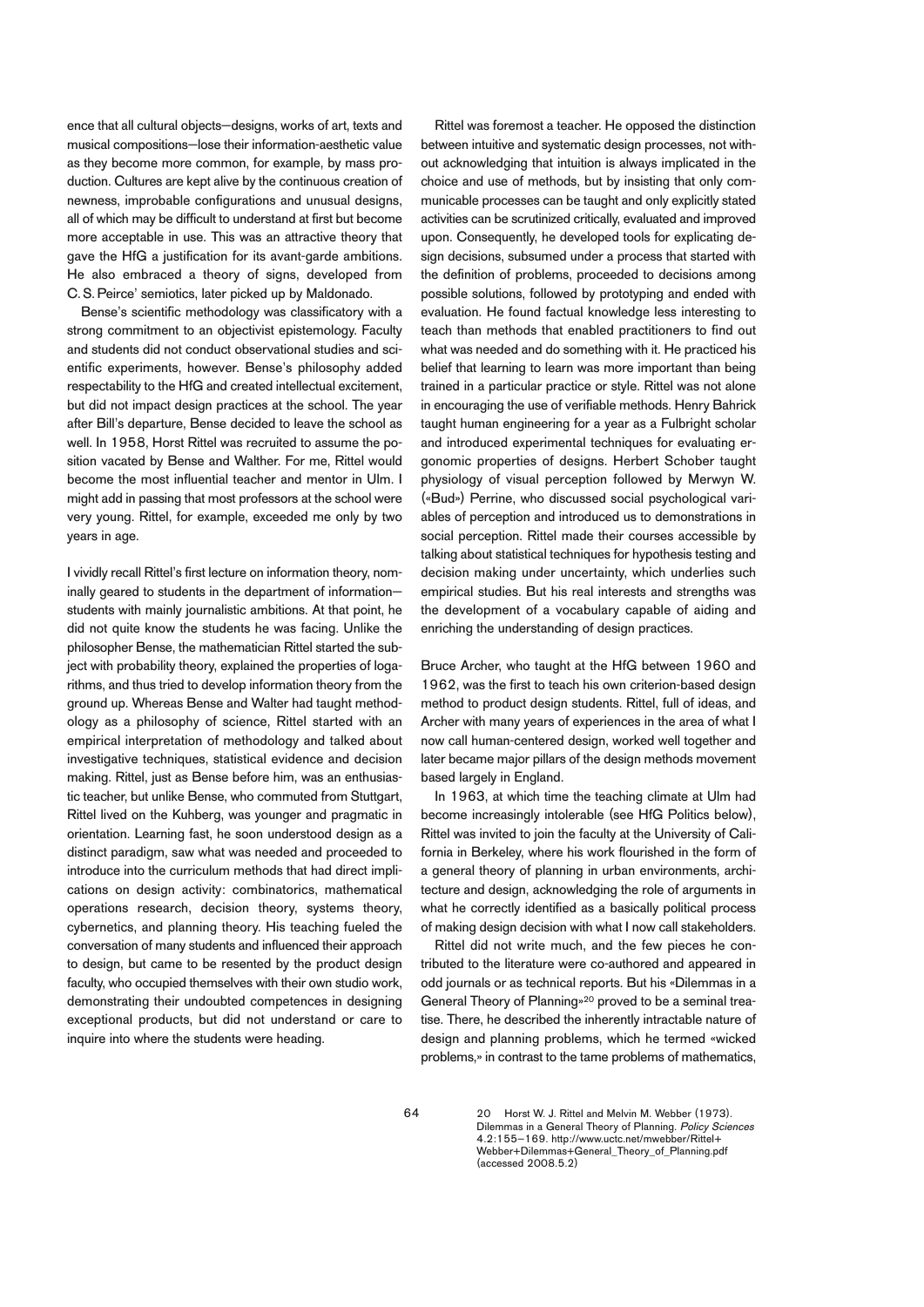chess, puzzle solving and engineering. After I had become a doctoral student of communication at the University of Illinois, studying with the cybernetician W.Ross Ashby, I visited him in Berkeley in 1964, I believe. At that time he saw planning as a rhetorical activity, creating defensible arguments for change—but I am getting ahead of my story.

Visitors played an important role in Ulm. They came by; curious about this new kind of school, gave lectures, and left their ideas behind. I heard Charles Eames speak and later visited him in Los Angeles. I saw S. I. Hayakawa and his disciple, Warren Robbins, promoting Count Korzybski's general semantics. I met Fritz Heider, learning only later how important his social psychology was in the United States and drew on his work. I heard Alexander Mitscherlich speak on the connection of art and psychiatry. I recall Buckminster Fuller, the inventor and proponent of geodesic domes, giving an unforgettable lecture. He came with two assistants and spoke on «My Image of the Universe …» in an overcrowded room. He fascinated his audience with his enthusiasm, but speaking in English and using his notoriously idiosyncratic vocabulary, he was difficult to follow. I do not recall for how long his presentation was scheduled, but it seemed to never end. Students left for coffee, discussed what they had heard outside, and then went back, trying to make sense of «his universe.» Much later, «Bucky» ended up at the University of Pennsylvania where I teach. In 1961, I also had the opportunity to guide a group from Bertolt Brecht's Berliner Ensemble through the school. Paul Dessau was enthusiastic, recognizing Brechtian ideas in HfG's philosophy of stripping products of everyday life to their essences.

I should mention the library at the HfG, small by all standards but superbly stocked and kept up-to-date by the excellent librarian, Andrea Schmitz. It provided curricular and general reading material and featured international newspapers at a reading corner in the common area. However, we used each other's intellectual resources as well. For example, I once bought a used book from Dolf Zillmann containing a translation of Nikolai G. Chernyshevsky's dissertation,<sup>21</sup> defended in 1855 at St. Petersburg University in Russia. Chernyshevsky was an early materialist who radically departed from universalist aesthetic theories.—In Ulm we relied on universalist claims, celebrating mathematical justifications of forms and arguing the functionality of our designs without reference to different user cultures and awareness of our own class biases.—Chernyshevsky, by contrast, tied aesthetic judgments to social realities and to the needs of the ruling elites to maintain their cultural privileges by imposing the ideals of their lifestyle on the population. Dolf was more of a psychologist and remained so even after he became a colleague communication researcher, but Chernyshevsky's thesis resonated with my more sociological interest in design. 22

#### **My Graduate Thesis (Theoretische Diplomarbeit)**

To graduate, HfG students also had to write a thesis, a theoretic exploration of an issue related to design. Many combined this requirement with preparatory inquiries for their final design project. Influenced by theories of social perception and of information, I was interested in how people perceive the artifacts they use. With the idea that objects play important roles in social communication, acquire symbolic and sign qualities, I approached Tomás Maldonado, who had been promoting semiotics, largely in the visual communication department, for sponsoring my thesis. However, he told me that the idea of products having meanings was a categorical mistake. Signs, he insisted, refer to objects of use, but objects cannot serve as signs. I now know that this belief is fundamental to traditional semiotics, its two-world epistemology and unfortunate embrace of Bertrand Russell's theory of logical types, <sup>23</sup> but contradicts every day experiences. It became clear to me that I could not rely on semiotics as a framework for my explorations and that I would have to work with someone else. Rittel was more open to these ideas, so I worked with him instead. My thesis was titled «About the Sign- and Symbol Characteristics of Objects; Toward <sup>a</sup> Theory of Signs for Programming the Forms of Products in Social Communication Structures.»<sup>24</sup> Its subtitle, a mouthful of scientifically sounding abstractions, was intended to contextualize design in processes of human communication.

To justify my thesis, I drew a distinction, which I still maintain, between the technical functioning of a product—of concern largely to engineering—and the communicative role things play in every day life, suggesting the latter to be the defining interests of design generally. I was convinced that HfG's celebration of technology was wrong headed, confusing these two domains. This became the topic of the first article<sup>25</sup> I ever wrote. It was published in *Output*,<sup>26</sup> the student-run publication, which provided an intellectual alternative to the official and glitzy appearance the HfG presented to the world outside. Perhaps it is no accident that Richard Fischer, my contemporary in Ulm, subsequently theorized the sign-function of products<sup>27</sup> and Jochen Gros, a later Ulm graduate, wrote about the symbolic functions of products.<sup>28</sup> Both called for a product language (Produktsprache). For me, the ideas that I had developed in my thesis lay dormant for several years.

in sozialen Kommunikationsstrukturen. Ulm: Diploma Thesis. Hochschule für Gestaltung.

65

25 Klaus Krippendorff (1961). Produktgestalter Kontra Konstrukteur. Output 5+6:18–21.

26 I took part in the conception of Output and suggested its name. Between 1961 and 1964, its editors, Gerhard Curdes, Susanne Eppinger, Renate Grünwald, Klaus Pfromm, and Ute von Seydlitz, joined later by others, managed to publish 25 issues. Today these issues constitute important documents of the intellectual and intern-political debates during that time.

27 Richard Fischer (1984). Grundlagen einer Theorie

<sup>21</sup> Nikolai G. Tschernyschevsky (1855). Die Ästhetischen Beziehungen der Kunst zur Wirklichkeit. Dissertation, St. Petersburg University, Russia. Pages 362–533; in N. G. Tschernyschevsky (1953). Ausgewählte Philosophi-

sche Schriften. Moskau: Verlag für fremdsprachige Literatur. 22 See my discussion of Chernyshevsky's thesis in The Semantic Turn. Op. cit. Pages 308-310.

<sup>23</sup> The Semantic Turn, Op. cit. Pages 273-278, 305–308.<br>24 Klaus

<sup>24</sup> Klaus Krippendorff (1961). Über den Zeichen- und Symbolcharakter von Gegenständen: Versuch zu einer Zeichentheorie für die Programmierung von Produktformen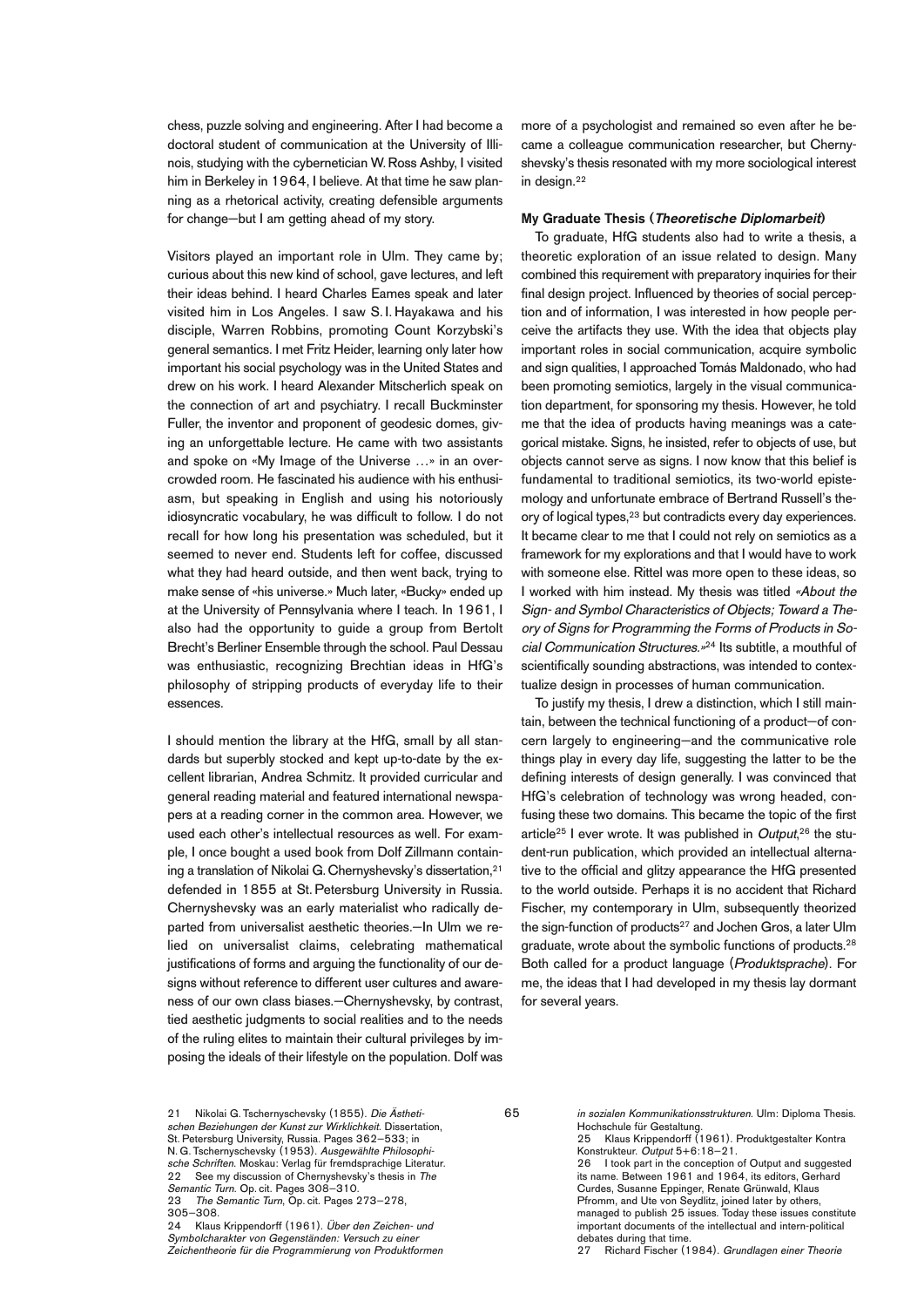### **Summers**

The academic year of the school was divided into quarters. During the summer quarter, formal education was suspended. For two months in 1957, I worked for my former employer, the engineering consulting firm in Düsseldorf. It generated needed financial support for the following year. In the summer of 1958, I sought experiences in automobile manufacturing and interned at IVECO Magirus in Ulm. Then, in 1959, I wanted to learn English and, with the help of Maldonado and the British design historian, Reyner Banham, who had lectured at the school, I received an internship at a refrigerator manufacturer in Oxford, England. During the summer of 1960, as I was completing my practical design to graduate, Maldonado hired me to conduct ergonomic experiments on a typewriter keyboard that Ettore Sottsass was designing for Olivetti.

While in England I had two personally important experiences. One was meeting an alumnus of the Bauhaus, who worked at the design department of this Oxford manufacturer. I was delighted to find someone with obvious commonalities and eager to hear his stories. However, that designer had reconciled himself to being a draftsman, with few recollections, but the reverse expectations of wanting to hear all about Ulm, widely considered the Bauhaus' successor. We had many good conversations; he became something like a mentor for me in this company; however, I realized how easy it was to become framed by industrial structures and I knew what I had to avoid in my own future. I wanted to make a difference in the world, which is to me what design is all about.

Secondly, Oxford is a university town with closed colleges, public summer events and the famous Blackwell bookstore. As an outsider to university life, I spent my free time exploring the bookstore's shelves, catching up with the published news, but bought two books: W.Ross Ashby's An Introduction to Cybernetics<sup>29</sup> and Ludwig Wittgenstein's Tractatus Logico-Philosophicus. <sup>30</sup> I cannot say that I fully understood either of them at that time. Rittel had mentioned Ashby's work, Wittgenstein's Tractatus was written in German and English, printed side by side. Little did I know that I would be Ashby's student three years later and rediscover the Wittgenstein of his Philosophical Investigations<sup>31</sup> twenty years after I had picked up his first book.

### **The Research Center for Visual Perception**

After formally finishing my four year course of studies at the HfG Ulm and knowing that I would continue studying in the United States, I accepted a one year position as a research assistant at the newly established Research Center for Visual Perception (Forschungsstelle für Optische Wahrnehmung), headed by Bud Perrine. Two years before I started, Perrine had come to Ulm as a Fulbright scholar with a Ford grant to install the Adelbert Ames demonstrations of visual perception at the school. A psychologist, Klaus Wegner, a statistician, Dieter Betz, and I worked with Perrine on the recognizability of colors—the complement of existing studies of camouflage—supported by a grant from the German Fraunhofer-Gesellschaft. It generated several reports. I was involved in writing the third. <sup>32</sup> New grants were in the approval stage when I left.

During its short existence, this Research Center encountered ideological opposition, notably from Aicher, who had no respect for scientific investigations and made clear that findings contradicting his expertise in color would not be tolerated. <sup>33</sup> There is no doubt, he was an outstanding graphic designer, but we were inquiring into perceptions by ordinary people that could have been the target population of his graphic designs. Maldonado was not so negative, occasionally consulting us on statistical matters. Then came a demand that the Center pay 100 % overhead on research contracts to the Geschwister Scholl Stiftung, a rate that would have prevented it from being competitive with established research institutions in Germany and discriminated it against the design studios (development institutes). Perrine did not want to sign such a contract. But opposition to the Institute was also political. Depending on outside funding as well, the design faculty (Aicher, Gugelot, Zeischegg, Ohl, perhaps including Maldonado) could not quite see a researchoriented institute in their midst. Unbeknownst to us at that time, the design faculty was about to stage a coup, curbing the participation of the interdepartmental faculty in academic matters of the school, declaring the faculty that had their own design studios to be the school's core and therefore its sole decision making body. Whether in preparation for this coup, the Research Center for Visual Perception was forbidden to accept research contracts. The Geschwister Scholl Stiftung was unwilling or unable to finance it, leaving Perrine no choice but to leave in the fall of 1961. The Institute closed, losing the opportunity to conduct basic scientific research in an area that touched upon all of the school's departments.

der Produktsprache, Heft 3: Anzeichenfunktionen. Offenbach: HfG Offenbach.

28 Jochen Gros (1987). Grundlagen einer Theorie der Produktsprache, Heft 4: Symbolfunktionen. Offenbach: HfG Offenbach.<br>29 Lond

29 London: Chapman and Hall, 1956.<br>30 London: Kegan Paul Tranch, Trubne

30 London: Kegan Paul, Trench, Trubner & Co. Ltd, 1947.<br>31 Ludwig Wittgenstein (1958) Philosophical Investiga-

- Ludwig Wittgenstein (1958). Philosophical Investigations. G. E. M. Branscombe, (Tr.), New York: Basil Blackwell & Mott, Ltd.<br>32 Merv
- Mervyn W. Perrine, Klaus Wegner, & Klaus Krippendorff (1961). Einfluß der Farbe auf die Erkennbarkeit und

Auffälligkeit von Objekten. Technical Report 3. Ulm: Hochschule für Gestaltung, Research Center for Visual Perception.<br>33 From

66

33 From a chapter titled «contaminated thinking» in Otl Aicher's (1985) innenseiten des krieges, Frankfurt: S. Fischer Verlag GmbH, I learned of a possible root of his anti-scientific attitude. He believed that «fascism overcame (Christian) metaphysics in favor of a scientific explanation of the world» and blamed causal thinking and Darwinism in science for the God-less excesses of fascism and Marxism (p. 21–27)—a confused string of abstractions.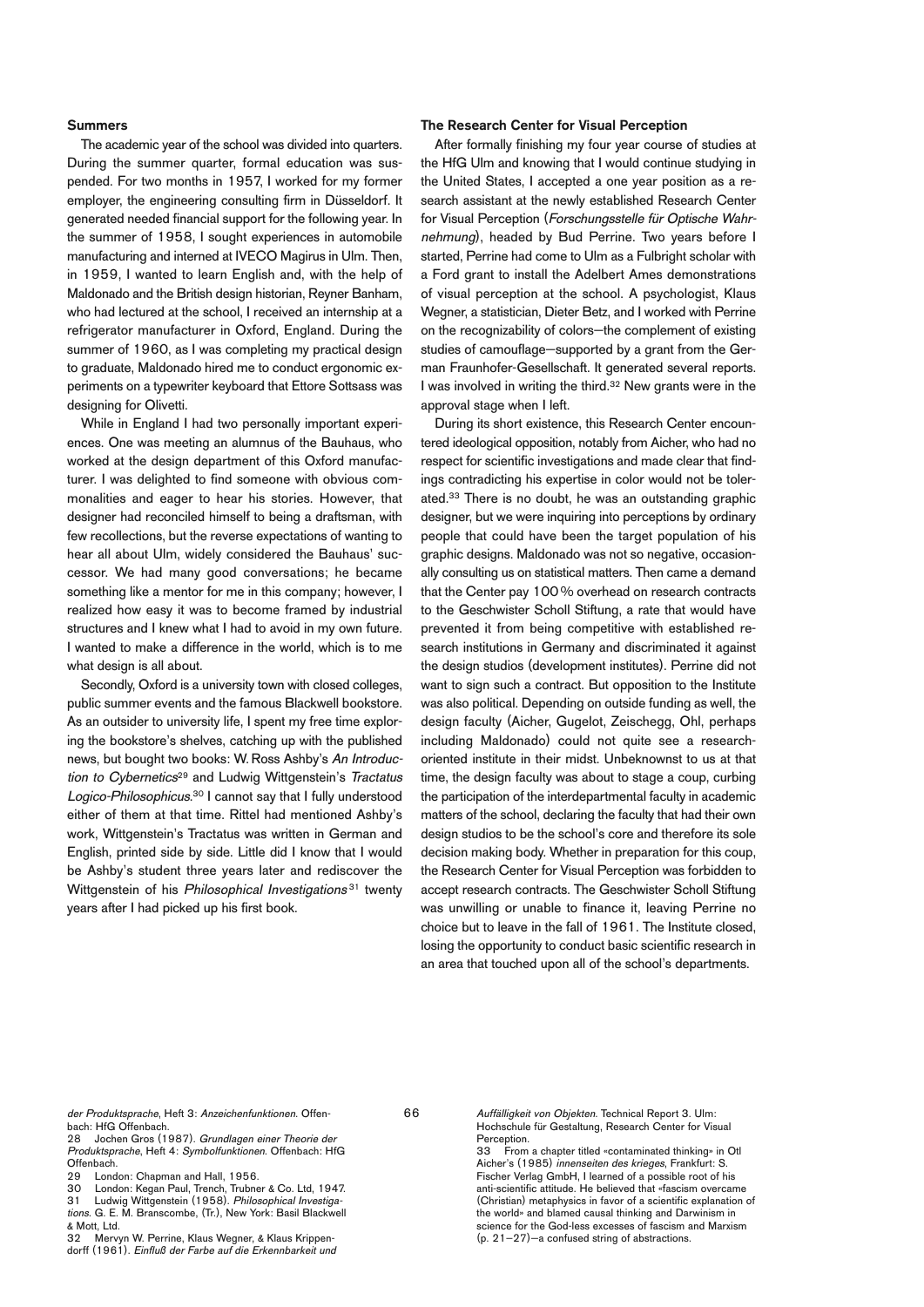#### **HfG Politics**

The HfG was plagued by numerous internal struggles. The first crisis I witnessed was due to the above-mentioned unexpected severing of the school's relationship with Bill, the school's principle architect, founder, first Rector and main attractor for many students. This crisis was mainly one among students. It created a vocal group of «Billists» and a minority loyal to the school's administration. I was not a Billist, but the way Bill was removed planted seeds of mistrust in the school's administration and the faculty that seemingly colluded with it.

Then came the increasing student dissatisfaction with the design faculty's lack of teaching and availability to consult on student projects—the departments other than product design may have been somewhat better served in this respect. I recall interesting studies of the resistance of logos to various disturbances, experiments with industrial building, and several visiting writers, for example Hans Magnus Enzensberger and Harry Pross, teaching in the information department. Product design students demanded more attention, access to design-related courses, exposure to basic principles of design, and had tense meetings with the Rektoratskollegium, the academic authority of the school consisting of three elected members of the permanent faculty, about this lack. The Rektoratskollegium was not entirely unresponsive, hiring several guest docents part time to teach technical drafting, material science, production techniques, physics and the like. This filled some gaps, but their presence did not make the product design faculty more accessible to us students.

An anecdote comes to mind: For a couple of years, I was the representative of the product design students and became involved in stressful negotiations with the Rektoratskollegium. <sup>34</sup> To succeed in one crucial meeting, one fellow student, Walter Dillis, gave me a pipe, tobacco and the instruction to take a puff before speaking. So I did and we all felt our case was heard. I kept smoking a pipe for the following fifteen years. Later I learned that there was precedence for Walter's advice. In 1947, when Bertolt Brecht was summoned before the U.S. House (of Representatives') Committee on Un-American Activities (HCUA), he too was told by a friend to smoke a cigar and take a puff or two before answering interrogatory questions. I have the soundtrack of his testimony and his answers were thoughtful and disarming.

All students are eager to learn. They are like sponges, open to absorb new ideas, more so than admiring creative authorities. With the design faculty largely unavailable, it was only natural that a majority of students was inspired by the intellectually challenging interdepartmental faculty who prepared their lectures, cared for students' intellectual development, responded to their design problems and introduced cutting-edge ideas of future significance to design. For the design faculty, the above-mentioned guest professors did not pose intellectual challenges. They came and went and could also be dismissed on short notice, serving fairly department-specific and short-term needs. But the permanent interdepartmental faculty increasingly came to be perceived as a threat. This thread consisted of nothing other than what good teachers do, broaden the horizon of students into all kinds of directions—Hanno Kesting by entering sociological and social psychological perspectives into design considerations; Perrine by making the social perception of artifacts a key issue; Archer by teaching practice-oriented design method; and Rittel by introducing basic concepts and theories of operations research, systems, planning, decision making and, most importantly, teamwork. These topics proved useful in most of the school's departments, not just in product design, inspiring students to apply the newly gained insights to their practical exercises. It also encouraged students to ask new kinds of questions for which the design faculty, however, had no ready answers and no interest in finding them.

Outside the school, the design faculty continued to enjoy name recognition and ran profitable design studios on their public reputation. Having to share their voice with that of the interdepartmental faculty was one source of their resentment. In 1959, desperate because for the first time none of the product design faculty was democratically elected into the 1959–60 Rektoratskollegium, those left out (Zeischegg and Gugelot) proposed to replace that elected body in favor of a Rector, to be chosen from one of the departments. This laid the foundation for the subsequent silencing of the interdepartmental faculty. Perhaps seeing the writing on the wall, Rittel and the sociologist Kesting proposed a department for planning and organization at the HfG, but the idea did not come to fruition for reasons still unclear to me.

It made sense that, at least among students, the design faculty lost some of its authority to the interdepartmental faculty who brought new and exiting vocabularies to design. Instead of going with the flow and trying to understand where the design field and its students were heading, the design faculty interpreted this tension as caused by scientific ideas, deviously undermining design. There was of course no basis for this interpretation. The ideas of Rittel, Kesting, Archer, Perrine, and Archer had little in common with positivism, as alleged by Aicher, who knew little about philosophies of science. And those who appreciated their ideas created excellent work within the school and later became accomplished designers, professors of design related subjects, or made important contributions to adjacent fields. The schism of science versus design or theory versus practice, an old

<sup>34</sup> Incidentally, after I became a student representative, my stipend from the Geschwister Scholl Stiftung was reduced from DM 400 to DM 100 per annum. At that time, monthly costs were: DM 40 for tuition plus DM 5 for insurance plus between DM 150–170 for room and board, payable quarterly. HfG tuition amounted to about US\$100 per academic year. Although Princeton University was in a different league, its graduate student tuition was \$1250 at my time there.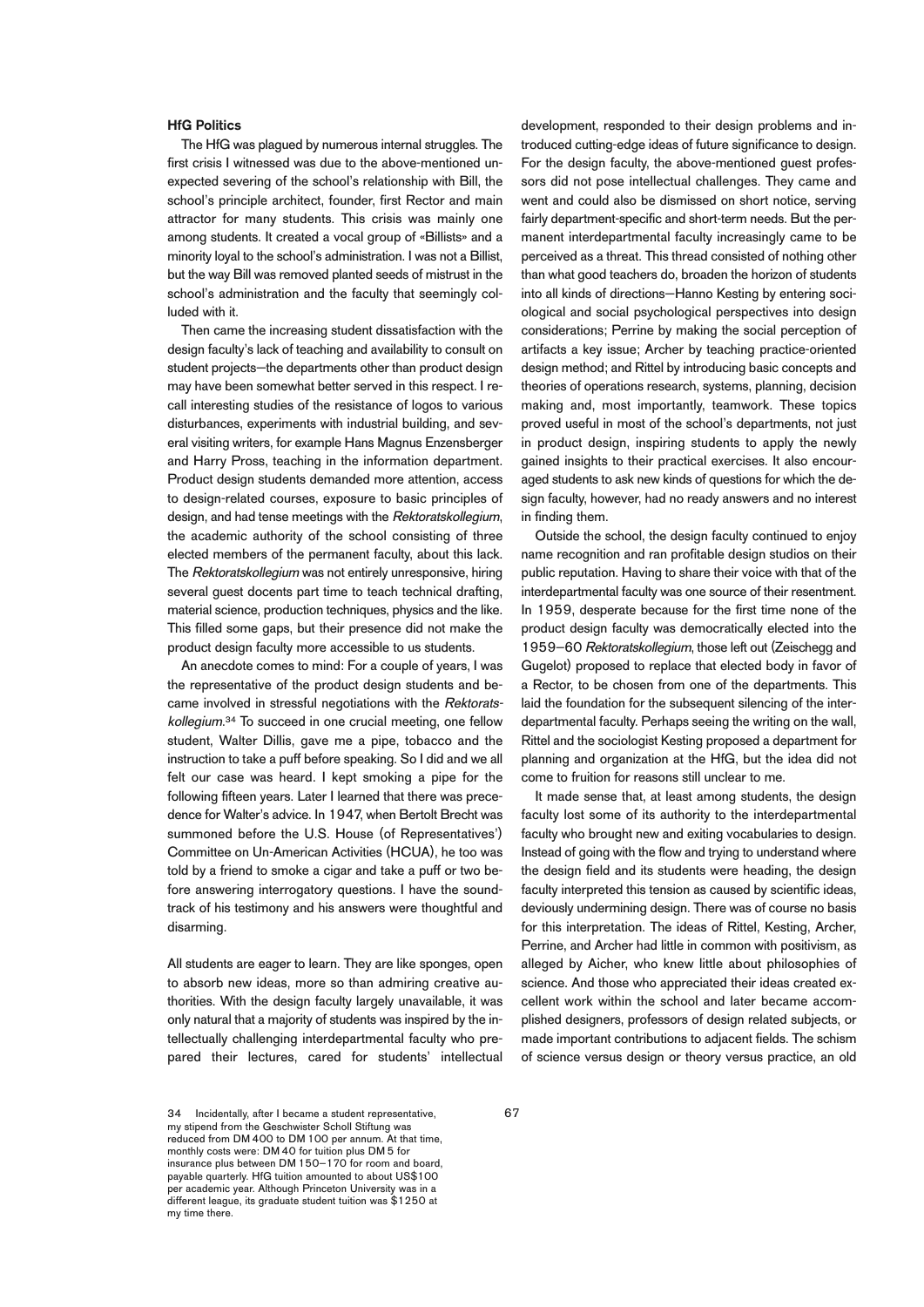cultural stereotype invoked by the design faculty, served the latter as a convenient cover for being intellectually marginalized and losing some of the respect they thought entitled. True, a few students and some secondary literature about the HfG Ulm echo this fiction and cite it as a cause of the school's eventual demise. However, this distinction had no merit in Ulm other than as a political scapegoat. While Maldonado had interpreted the post-Bill era as one in which science would be incorporated into design considerations and contributed his version of semiotics to this effort, by now siding with the design faculty, he betrayed his erstwhile vision for the School for political benefits.

Perhaps one factor of this tension was that Inge Aicher-Scholl, Otl Aicher, and Maldonado had no graduate degrees, and Gugelot, Ohl, and Zeischegg came from academy of art/fachhochschule traditions that provided few if any models for how a university with diverse intellectual approaches worked. Later, I learned to appreciate the kind of academic discipline and openness for public debate that graduate education at good universities encourages but fine art and technical education may not value as much. Perhaps the lack of appreciation of the virtues of higher education by the design faculty explains at least part of its shortsighted politics.

After I left Ulm, HfG politics revealed its true face. In 1962, the design faculty conspired with the Geschwister School Stiftung to adopt a new constitution that denied the interdepartmental faculty tenure and a voice in the academic affairs of the school. <sup>35</sup> It became clear that vested interest in maintaining their lucrative studios and public visibility at the expense of the school's larger educational mission had all along fuelled and continued to be the determinant of many of the school's internal struggles. Students who suffered most from these political struggles revolted. As it behooves an avantgarde institution, their revolt anticipated by six years the 1968 student uprisings, which spread throughout Europe. As already mentioned, in 1963, Rittel left for the University of California in Berkeley. The bad academic climate that HfG politics had created left little room for the synergy that creative teachers need. It caused the school to limp to its end.

It is convenient for those involved to blame the government of the State of Baden-Württemberg for the school's mere fifteen years existence, as rearticulated by Gui Bonsiepe. <sup>36</sup> Indeed, that government did deny critical funding for the HfG, which was decisive in the 1968 closing of the school. I learned from Karl-Heinz Krug that some lawmakers now regret their decision. However, the seeds of the school's demise were planted and nourished long before its unfortunate termination. Surely, the personalities of Bill, Maldonado, Aicher and Inge Aicher-Scholl had something to do with it. But their petty power struggles and their inability to appreciate the emerging design principles, practices and methods, and to assume a broader conception of design, which the interdepartmental faculty developed, prevented the HfG from staying on its avant-garde course. Perhaps the mission of the school was too far ahead of its time for its faculty to realize their part in the HfG's contribution to design, still felt all over the world. I have not seen a design school or university comparable to the HfG Ulm in scope and vision ever since, only a few highly specialized centers of excellence.

I was fortunate to be a student at the HfG, perhaps at its best time, and to find several of my lasting interests and my own trajectory there, but I am sad that contemporary design students cannot enjoy similar opportunities.



36 Gui Bonsiepe (2003). hfg ulm / an open letter to a historian. Form+Zweck, 20:9-11.

68

<sup>35</sup> See René Spitz (2002). The Political History of the Ulm School of Design, 1953–1968. Berlin/Stuttgart: Axel Menges.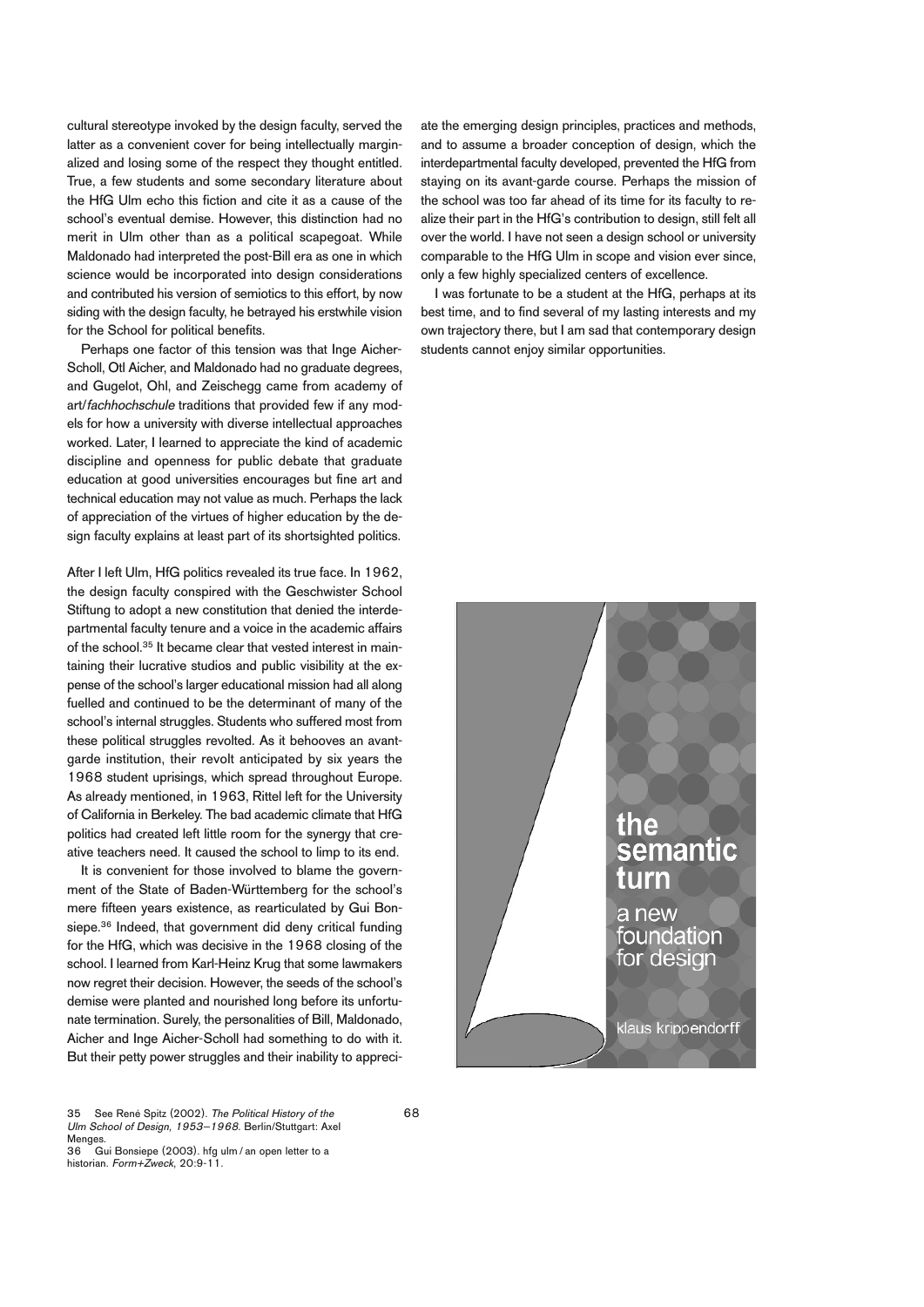#### **Early Experiences in the United States**

In the fall of 1961, I entered the United States on the steamship Bremen with a Fulbright Travel Grant and a Ford International Fellowship. My hope was to study the subjects that had fascinated me in Ulm, most of which had originated in the United States, notably cybernetics, information theory, systems theory, social perception and symbolic interactionism. My fellowship brought me into the psychology department at Princeton University. This decision had been made by the Institute of International Education in New York. I soon learned that my background in design and eclectic interests was considered not an easy fit with U.S. universities. A glowing recommendation by Perrine, a recent Ph. D. graduate from Princeton University, was taken as a clue that I might like it there as well.

Unfortunately, since Perrine had graduated, this department had been taken over by rat psychologists. After a picture of me was published in The Daily Princetonian, standing in front of rat cages, subtitled, «Klaus Krippendorff, a German psychologist …» I saw no future there and took my Volkswagen Bug in search of a more suitable environment. The former chair of Princeton's psychology department, Hadley Cantril, a well known social psychologist and completely sympathetic to my plight, gave me a list of names of people to visit during the Christmas break, including Jerome Bruner and George Miller at Harvard's Center for Cognitive Studies, the systems theorist Anatol Rapoport at Michigan University, and the media researcher George Gerbner at the University of Illinois—all of them scholars whose work I later learned to admire. The design departments I visited on my trip felt like intellectual deserts by comparison to what Ulm had offered at my time. The department of communication at Michigan State University, to which Martin Krampen, then living in Pittsburgh, directed my attention, offered me an assistantship, partly because Elke Koch-Weser and Krampen, former Ulm graduates, had left good impressions there. Instead, I enrolled in the interdisciplinary Institute of Communication Research at the University of Illinois in Urbana-Champaign. Communication studies made sense to me as my Ulm thesis sought to contextualize artifacts in human communication. The interdisciplinary nature of this educational program was important for me as it allowed me to study with cultural anthropologists, linguists, social psychologists, sociologists and mass communication researchers. The most important attractor, however, was the unanticipated presence of W.Ross Ashby, the British cybernetician, whose book I carried with me since my summer in Oxford. He taught cybernetics and was part of the Biological Computer Laboratory of Heinz von Foerster, who became a mentor to me as well. Looking back on my decision, I merely let the many seeds planted in Ulm grow in this new environment.

### **Academic Career as Communication Scholar**

Because design was not a serious academic subject in U.S. universities as far as I could see, and my Ulm thesis concerned the role of artifacts in human communication, it was natural to become attracted to the emerging field of communication research. In 1967, I earned my doctorate in communication from the University of Illinois. But well before I had completed my Ph. D. dissertation, in 1964, the University of Pennsylvania, an Ivy League university in Philadelphia, offered me a job to help George Gerbner transform its Annenberg School for Communication into a respectable academic institution.

In 1964, I was surprised to receive Otl Aicher's invitation to come back to Ulm, but I had just made other plans. In 1971, Harry Pross, who had taught at Ulm as well, invited me to join the Free University in Berlin. I taught there for the summer but decided against moving. Jürgen Habermas invited me to lecture in his seminar in Frankfurt. I taught at the Institute for Bedrijfskunde in Delft, The Ohio State University, and the University of New Hampshire, made a short appearance at the East-West Center in Honolulu, Hawaii, and spent a year at The Netherlands Institute for Advanced Studies (NIAS)—all exciting engagements with different approaches to communication studies, but the University of Pennsylvania remained my home.

I contributed to academic research by authoring over a hundred articles and book chapters on communication theory, cybernetics, systems theory, social science methodology, content analysis in particular, and design issues. Early on, I extended Shannon's information theory to a method for analyzing complex systems with circular communication flows. <sup>37</sup> This was a continuation of my work with Ashby but can be traced to albeit rudimentary ideas I first heard of in Ulm. My dissertation evolved into a widely used textbook on content analysis, translated into Italian, Japanese, Spanish, and Hungarian and earning an outstanding book award. It recently appeared as a second and expanded edition, <sup>38</sup> and it is currently being translated into Chinese. I authored or edited several books on other topics. <sup>39</sup> Two books just came off the press. <sup>40</sup> I also designed a reliability statistics, known as «Krippendorff's Alpha.»41

I served as President of the International Communication Association (ICA); founded and chaired the International Federation of Communication Associations; am an elected fellow of several academic institutions, among them the American Association for the Advancement of Science, ICA and NIAS; received an endowed professorship named after Gregory Bateson, with the subtitle «for cybernetics, language and culture,» which describes my academic interests in general terms. The American Society for Cybernetics awarded me the Norbert Wiener Medal for my contributions

Introduction to its Methodology. Beverly Hills CA: Sage — (2004). Content Analysis, An Introduction to Its Methodology. 2nd Edition. Thousand Oaks, CA: Sage<br>39 Klaus Krinnendorff (2006), The Semantic

69

<sup>37</sup> Klaus Krippendorff (1986). Information Theory: Structural Models for Qualitative Data; Beverly Hills CA: Sage; – (2009 in press). Ross Ashby's Information Theory: A Bit of History, Some Solutions to Problems, and What We Face Today. International Journal of General Systems 38,2. Klaus Krippendorff (1980). Content Analysis; An

<sup>39</sup> Klaus Krippendorff (2006). The Semantic Turn; A New Foundation for Design. Op. cit.

<sup>—</sup> (Ed.) (1979). Communication and Control in Society.

New York: Gordon and Breach; — (1986). A Dictionary of Cybernetics. Norfolk VA: The American Society for Cybernetics—its entries are also available at: http://pespmc1.vub.ac.be/ASC/INDEXASC.

html (accessed 2008.7.23); — (Ed.) (1997). Design in the Age of Information, A Report to the National Science Foundation (NSF). Raleigh, NC

Design Research Laboratory, School of Design, North Carolina State University; http://repository.upenn.edu/ asc\_papers/96 (accessed 2008.7.22);

<sup>-</sup> with George Gerbner, et al. (Eds.) (1969). The Analysis of Communication Content; Developments in Scientific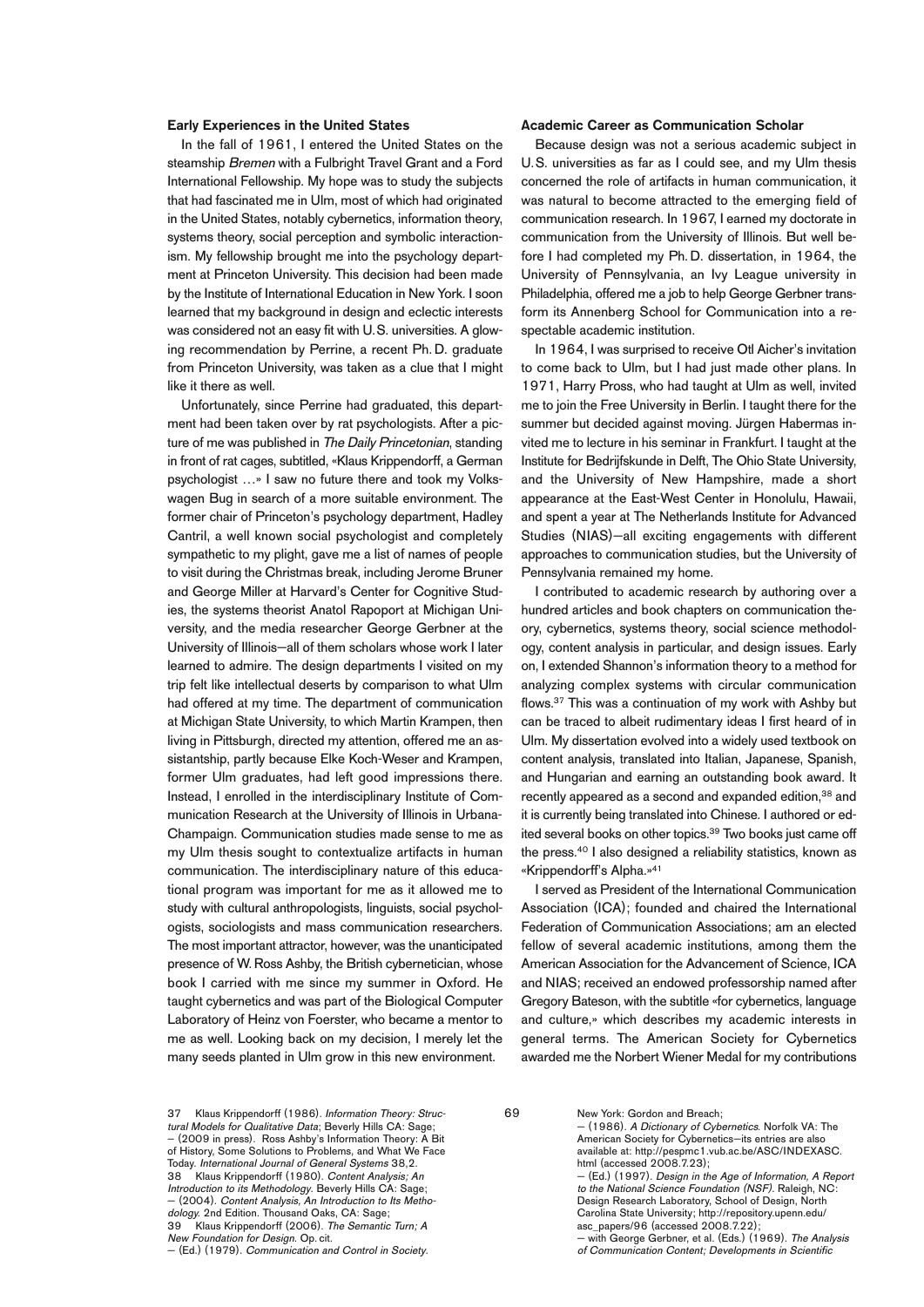to cybernetics and the German societies for cybernetics and information pedagogic granted me a similar recognition. I am serving on the editorial boards of numerous academic journals and still enjoy teaching at the University of Pennsylvania's Annenberg School for Communication. I am sketching these involvements to say where I left most of my footprints. 42

# **Reentering Design, Product Semantics and The Semantic Turn**

While my career as communication scholar unfolded, I preserved my contacts with the design community. With the department of industrial design at The Ohio State University (OSU) in particular, I have had a long relationship. In 1974, Charles Wallschlaeger, Chair of the department, and Nick Roericht, a former Ulm graduate and then guest professor there, brought their students to a conference on cybernetics43 that I organized in Philadelphia. Reinhart Butter, who succeeded Nick at OSU, invited me on several occasions to give talks and teach seminars, bringing the department of communication together with that of design. Reinhart had kept a copy of my Ulm thesis and frequently nudged me to do something with it. This opportunity came in 1984 when Reinhart had a sabbatical leave. We wrote an article on what we called product semantics<sup>44</sup> and edited a special issue<sup>45</sup> on that topic for the Industrial Designers Society of America (IDSA)'s journal Innovation. This was the first time the word «product semantics» appeared in print and became a concept. At this writing, Googling «product semantics» scores over 10,000 hits! 46

Following this publication, IDSA invited us, plus Michael McCoy and John Rheinfrank, to organize a workshop at the Cranbrook Academy of Art and present our ideas. Uri Friedländer joined us there as well. Then, Robert Blaich, who had heard of the IDSA event, summoned his Philips designers from all over the world for a similar workshop in Eindhoven, which was to shape and did indeed define Philips's Corporate Design future. In 1987, during a sabbatical leave from the University of Pennsylvania, I taught at OSU and became involved in the Experimental Design Laboratory at RichardsonSmith, led by John Rheinfrank, thereafter consulting with them for several years on computer interfaces and other advanced projects.

By that time, the formula «Design is making sense of things» and the axiom of human-centered design:

# Humans do not respond to the physical properties of things, but to what they mean to them

had found worldwide resonance. In 1987, the Indian Institute for Technology invited design practitioners and scholars to a conference called Arthaya, an ancient Hindi word for meaning. Multicultural India with its rich mythologies embraced the semantic turn in design with open arms as it encouraged designers to respond to culturally diverse users, whom we failed to acknowledge in Ulm. In 1989, Reinhart Butter and I edited a double issue of *Design Issues* to which I contributed a chapter. <sup>47</sup> It defined our non-semiotic theory of meaning for artifacts more clearly than we were able to articulate before. For us and at that time, product semantics was two-pronged approach: (1) a systematic inquiry into how people attribute meanings to artifacts and interact with them accordingly, and (2) a vocabulary and methodology for designing artifacts in view of the meanings they could acquire for their users and the communities of their stakeholders.

This 1989 publication came just in time for the first of several European conferences and workshops on product semantics at the University of Art and Design in Helsinki, followed by similar workshops in Taiwan, Switzerland, Germany, Mexico, Brazil and Japan. For a couple of semesters, starting in 1993 when on sabbatical leave from the University of Pennsylvania, I also taught semantics of design at Philadelphia's University of the Arts. It resulted in a studentgenerated workbook, <sup>48</sup> used elsewhere as well. In 1994, the Club off Ulm invited Reinhart and me to present our ideas in the space of the former HfG. In 1996, the U.S. National Science Foundation invited designers to develop a roadmap for Design in the Age of Information <sup>49</sup> in which human interactive and semantic concerns had the highest priority.

Following this amazing acceptance of product semantics, I began to codify the design principles, methods and evaluative criteria that Reinhart and others we met along our journey had tested and were successfully applying. In so doing, it became clear that design concerns were rapidly migrating to new areas of human significance, not previously embraced. This called for expanding our original concept of meaning to the design of all kinds of interfaces with technology; multi-user systems such as libraries or educational systems; projects such as election campaigns or policy initiatives; and discourses. This emerging trajectory of design concerns addressed artifacts that were increasingly interactive, virtual and language-like. Creating concepts and vocabularies for designers to talk about their design practices and organize their work, design discourse for short, amounts to redesigning design in effect I would now say that any community that so reflects on itself gains considerable adaptive strength. In view of these new design concerns, reference to «products,» a category of the industrial era, as in «product design,» «produktform,» and «product semantics,» had to give way to «human-centered design» or «design semantics.» All of these reconceptualizations culminated in the above mentioned book, The Semantic Turn; A New Foundation for

42 For my curriculum vitae see http://www.asc.upenn.

44 Klaus Krippendorff & Reinhart Butter (1984). Explor-

70

- ing the Symbolic Qualities of Form. *Innovations* 3,2:4–9.<br>45 Klaus Krippendorff & Reinhart Butter (Eds.) (1984) Klaus Krippendorff & Reinhart Butter (Eds.) (1984).
- Special Issue on Product Semantics. Innovations 3,2.

hits. Yahoo found 16,300 documents on the Web.

Contexts of Artifacts« or on the Proposition that »Design is

Idea of Design. Cambridge MA: MIT Press.

Discourse on Meaning. A Workbook. Philadelphia PA:

Theories and Computer Techniques. New York: John Wiley. 40 Klaus Krippendorff (2008). On Communicating; Otherness, Meaning, and Information. Fernando Bermejo (Ed.). New York: Routledge; — with Mary A. Bock (Eds.)<br>(2009). *The Content Analysis Reader*. Thousand Oaks CA:

Sage Publications.<br>41 See http://ww See http://www.asc.upenn.edu/usr/krippendorff/

dogs.html (accessed 2008.7.22)

edu/usr/krippendorff/ (accessed 2008.7.22).

<sup>43</sup> Communication and Control in Society. Op. cit.<br>44 Klaus Krippendorff & Reinhart Butter (1984). F

<sup>46</sup> On 2008.7.22, «product semantics» googled 10,400

Klaus Krippendorff (1989). «On the Essential

Making Sense (of Things).« Design Issues 5,2:9-39. Reprinted in V. Margolin & R. Buchanan (Eds.) (1995). The

<sup>48</sup> Klaus Krippendorff (Summer 1994). Design: A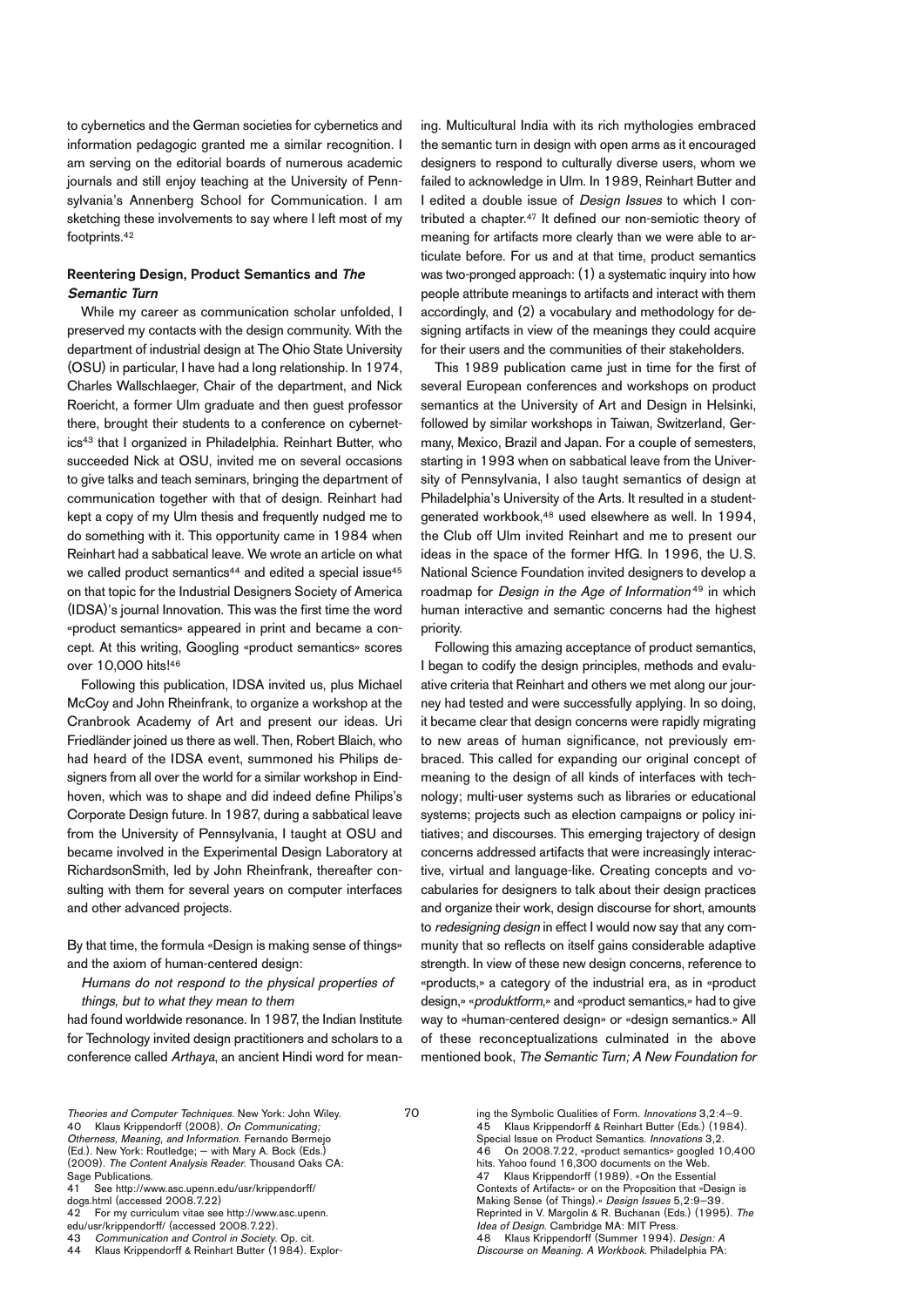Design, published in 2006, to which Reinhart Butter and others contributed illustrations and practical examples.

The Semantic Turn, now being translated into Japanese and German, provides a history of product semantics and a conceptual introduction to human-centered design, particularly overcoming the technology-centered functionalism of the HfG Ulm. It develops four novel theories of how artifacts could mean something: artifacts in use, in language, in their life cycles and in an ecology of other artifacts. It argues the case for a science for design, outlining various proven human-centered design methods, and proposes ways to validate the claims that designers need to make to make their designs compelling. The redesign of design it urges relies heavily on creating a productive design discourse that could make design as strong as the more established disciplines (see the section on Social Construction for reasons to make language its key). In its last chapter, I enjoyed exploring whether and how much of the semantic turn was anticipated in Ulm. To answer this question, I reviewed Bill's functionalism, Bense's information philosophy, Maldonado's semiotics, Chernyshevsky's political economy of aesthetics, Rittel's methodology and several barriers to considerations of meaning. Let me reproduce the two concluding paragraphs of the book:

Despite Ulm's blind spot for meanings, the semantic turn does not oppose Ulm's values. It could be considered a radical reformulation of the Ulm School's moral mission, which moves design into what was then an unarticulated domain …: The design of meaningful human interfaces with technology. Some of Ulm's esteemed virtues reappear in the well-known qualities of human communication: clarity, economy, expressivity and informativeness, but now conceptualized in interactive and culture sensitive terms. While the semantic turn creates new options for design, it does not endorse arbitrariness, meaninglessness, or dishonesty either. By playing on the now dated design principle «form follows function,» the semantic turn offers designers a new covenant: Interfaces follow recognizable meanings.

The semantic turn acknowledges design as a fundamental human right, the right to construct one's own world, interact with fellow beings in theirs, and make contributions to the ecology of humanly accessible artifacts. It is a matter of ethics to acknowledge multiple stakeholders in design, but it is a matter of survival for the design profession to make design discourse—the language that creates possibilities and proposes collaboratively realizable futures—methodologically sound, easy to use and accessible to everyone who cares to exercise their right to design. With this in mind, this book starts a new foundation for design.<sup>50</sup>

University of the Arts.<br>49 Design in the A

50 Ibid. Page 322.<br>51 Klaus Krinnende 51 Klaus Krippendorff (2007). Design Research, An Oxymoron? Pages 67–80 in Ralf Michel (Ed.). Design Research; Essays and Selected Projects. Zürich: Birkhäuser Verlag. See also in The Semantic Turn. Op. cit. Pages 27-28.<br>52 F.o., Klaus Krippendorff (1993). Maior Metaphors of 52 E.g., Klaus Krippendorff (1993). Major Metaphors of Communication and some Constructivist Reflections on their Use. Cybernetics & Human Knowing 2,1:3–25. 53 Pages 95–102, 166–169 in Klaus Krippendorff (2006). The Semantic Turn. Op. cit.



#### **Social Construction**

If in The Semantic Turn I applied my social scientific insights about human communication to design, my education at Ulm and subsequent design experiences undoubtedly fertilized my contributions to the social sciences. Straddling several disciplines (cybernetics, dialogue, cultural anthropology, communication scholarship and design) is to me the greatest source of inspiration and I have never been so absorbed in any one so as to become trapped in its conceptions.

In conversations with my fellow social scientists, I contend that much of social research is still conducted in the spirit of the enlightenment: finding theories of what exists with evidence collected in the past—not what could be changed or reconstructed. Investigations of society are always behind what social reformers, visionary poets, and designers affect. Scientific predictions of technological developments are notoriously wrong precisely because design always changes the world as we speak. When working at the Experimental Design Laboratory, we speculated that what we settled there by design would be studied by academics twenty years later, and it is.

In conversations with my fellow designers, I argue that blindly relying on scientific research as a premise for design confines and can seriously undermine designers' ability to innovate and change the reality we know. <sup>51</sup> For me, design-

71

54 George Lakoff and Mark Johnson (1980). Metaphors We Live By. Chicago IL: University of Chicago Press; – (1987). Women, Fire, and Dangerous Things. Chicago IL: University of Chicago Press. 55 Nietzsche, Friedrich (1954). On truth and lying in an extra-moral sense. Pages 42–47 in Walter Kaufmann (Ed. & Tr.). The Portable Nietzsche. Harmondsworth: Penguin. 56 Ludwig Wittgenstein (1958). Philosophical Investigations. Op. cit. 57 Richard Rorty (Ed.) (1970). The Linguistic Turn,

Recent Essays in Philosophical Method. Chicago IL: University of Chicago Press; — (1989). Contingency, Irony,

Design in the Age of Information. Op. cit.